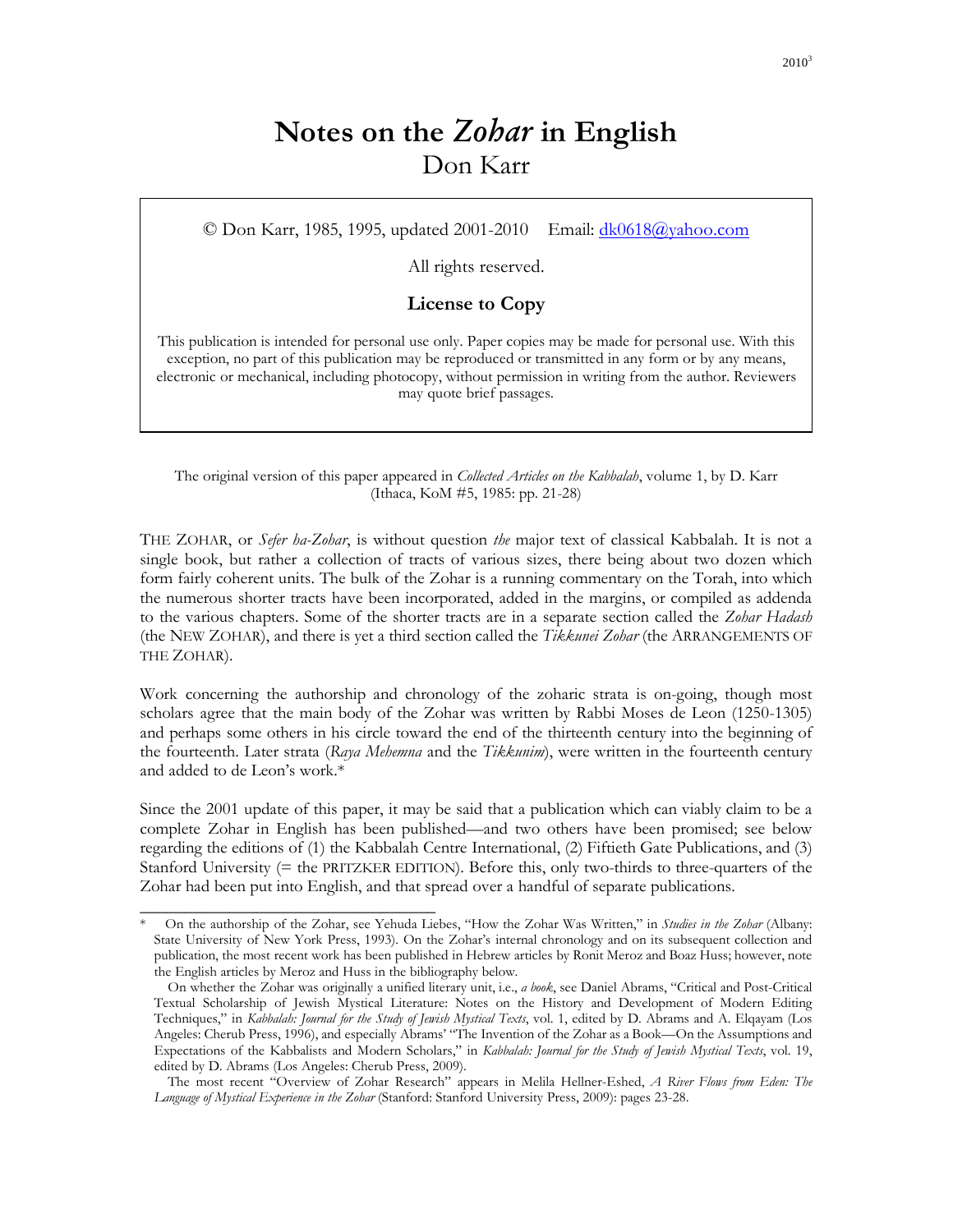This paper is divided into five sections:

- 1. SOURCES OF THE ZOHAR IN ENGLISH TRANSLATION
- 2. DIVISIONS OF THE ZOHAR: a chart showing the different tracts and sections of the Zohar along with initial-coded entries to indicate books which contain translations of them
- 3. BIBLIOGRAPHY with notes, listing books, sections of books, and articles which discuss the Zohar or some aspect of it; many of these items contain translated passages
- 4. RECOMMENDATIONS concerning the pursuit of Zohar study
- 5. "Zohar I 51b-52a…"

### 1. SOURCES OF THE ZOHAR IN ENGLISH TRANSLATION

The most comprehensive guide to the Zohar is Isaiah Tishby's *Wisdom of the Zohar,* the English version of which came out in 1989. (Complete publication information on this and all other books discussed in this section is given in § 3. BIBLIOGRAPHY.) The Hebrew original, *Mishnat ha-Zohar*, has been a standard, lauded by scholars since its publication: volume 1 in 1949 and volume 2 in 1961. In form, *Wisdom* is an anthology of Zohar readings arranged by subject. Each subject is thoroughly and clearly introduced; each translated passage is supported by full explanatory footnotes. While most excerpts are a page or two in length, a few are quite extensive, such as the full translations of the section *Yanuka* (*i* on the divisions chart), major portions of *Sava* (*h* on the chart), and the first of the two *Hekhalot* sections (*f* on the chart). (*Wisdom* is keyed as IT on the chart.)

The principal virtue of Tishby's rich study is the organization which it lends to the Zohar by bringing together passages on similar or related subjects (which, in the printed editions, are scattered all over the place) and offering such complete and lucid introductions. By giving the reader so much help, Tishby makes the concepts of the Zohar, many of which are quite difficult and obscure, far more accessible than they would be from a translation standing alone.

The work which, from the 'thirties until rather recently, presented the largest amount of the Zohar in English (maybe two thirds) is the five-volume translation of Simon, Sperling, and Levertoff: *The Zohar* (Soncino Press, 1931-4, and a "student" edition by Rebecca Bennet Publications—frequently reprinted; keyed on the divisions chart as SSL). This set is often referred to as *The Soncino Zohar*.\*

Clearly, SSL's idea was to present a coherent linear commentary to the Torah, but their omissions leave the reader frustrated. Missing are not only most of the inserted tracts but many of the particularly difficult passages from the running commentary itself.

Introductory material and notes are minimal. Gershom Scholem (*Major Trends in Jewish Mysticism*, p. 387, n. 34) says of SSL, "This translation is not always correct but it conveys a clear impression of what the Zohar is. It is to be regretted that too much has been omitted. The innumerable deliberate falsifications of the French translator, Jean de Pauly, are of course not to be found in this more solid and workmanlike translation."

After seventy years, SSL's Zohar was finally surpassed in scope by "The First Ever Unabridged English Translation with Commentary" offered by Kabbalah Centre International: *The Zohar* by

 $\overline{\phantom{a}}$  , where  $\overline{\phantom{a}}$  , where  $\overline{\phantom{a}}$  , where  $\overline{\phantom{a}}$ 

<sup>\*</sup> *The Soncino Zohar* has been produced on CD-ROM for both Mac and Windows. The *Zohar*, which is the same as the books, can be gotten alone or on a CD-ROM which also includes an extensive selection of texts in both Hebrew/Aramaic and English: the Bible, the Talmud, and Midrash Rabba; the commentaries of Rashi on the Talmud and C*humash*, and the *Tosafot* on the Talmud are in Hebrew only. *The Soncino Zohar* requires 128MB RAM, CD-ROM drive, and 1.8 GB free hard drive space for installation. On the Internet, go to www.soncino.com.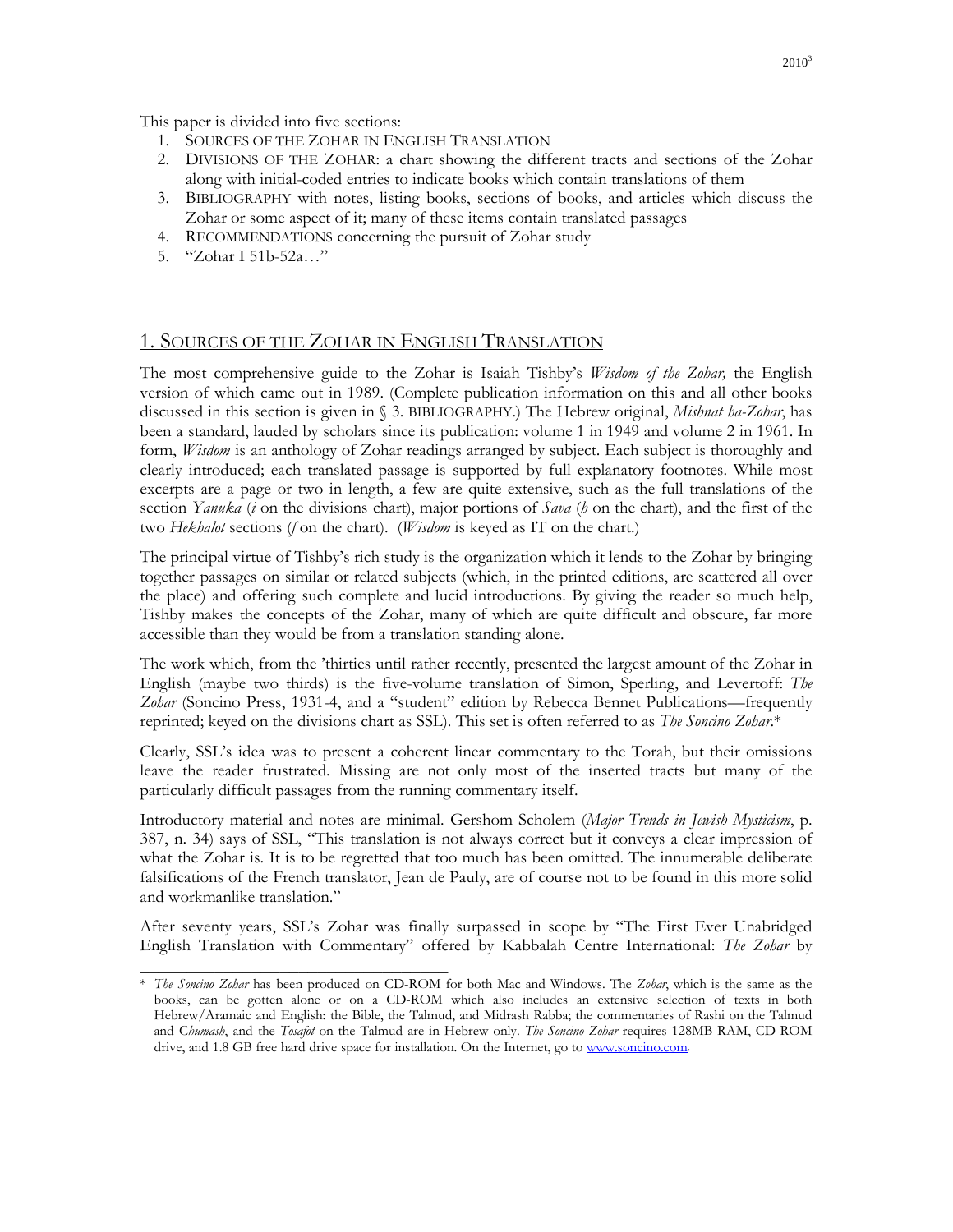Rabbi Shimon bar Yochai, with The *Sulam* commentary of Rabbi Yehuda Ashlag (Yeshivat Kol Yehuda, 2001; VOLUME 23: *Index*: 2003). In twenty-two volumes the Zohar is presented, paragraph by paragraph, in the original Aramaic and in English. The English is a translation of Rabbi Ashlag's *Ha Sulam* (THE LADDER), namely Ashlag's Hebrew translation of the Zohar containing his "embedded commentary," which, in the Kabbalah Centre's edition, is shown in a different typeface from the Zohar text. (*Ha Sulam* was originally published in Jerusalem, 1945-55.) Most chapters are introduced by short summaries, which, starting at volume 3, are headlined "A Synopsis." Some chapters are further set up by additional paragraphs headlined "The Relevance of the Passage." Each volume contains a glossary of Hebrew words, including biblical names and kabbalistic terms.

Ashlag's commentary appositively identifies many of the Zohar's widely (wildly) ranging referents with *sefirot*, *parzufim*, and other features fundamental to Lurianic developments. Elsewhere the commentary fleshes out the Zohar's apparent shorthand (often by simply identifying the antecedents of potentially ambiguous pronouns). In some paragraphs, the commentary overwhelms the text; in others, no commentary at all appears. Of the *Sulam* commentary, Isaiah Tishby (*Wisdom of the Zohar*, p. 105) says, "The explanations follow the Lurianic system and are of little help in clarifying the literal meaning of the text."

Comparison with SSL shows that Kabbalah Centre's Zohar follows the same order but includes the material omitted from the earlier work. Thus, here one finds THE BOOK OF CONCEALMENT, the *Idrot*, both *Hekhalot* sections, etc. While not unreasonably priced at around \$20 per hardbound volume, the whole set represents something of a commitment, especially considering that, as editor Rabbi Michael Berg's introduction puts it, the Kabbalah Centre's Zohar is "*deliberately not* a scholarly edition" [Berg's italics]. What we do have is "a literal—not a vernacular—translation" where "[m]aterial has not been condensed or moved to achieve clarity or a more logical presentation."

For further translations from *Ha Sulam*, see Rav Michael Laitman, *The Zohar: Annotations to the Ashlag Commentary* (Toronto –Brooklyn: Laitman Kabbalah Publishers, 2009), which gives—in English—the Zohar's PROLOGUE (roughly the first half of volume one of the Kabbalah Centre's Zohar: §§1-260) with the *Sulam* commentary, additional commentary from the first part of Ashlag's *Hakdamat Sefer ha-*Zohar (INTRODUCTION TO THE ZOHAR), plus Laitman's "own explanations."

An older multi-volume work from Kabbalah Centre is the translation of one particularly significant section of the Zohar prepared by Rabbi Phillip S. Berg: *The Zohar: Parashat Pinhas* (3 volumes, Research Centre of Kabbalah, 1987-8, keyed as PSB on the chart). The set presents a major portion of *Raya Mehemna* (*t* on the chart). This translation is nearly identical to the *Pinhas* portions of the newer Kabbalah Centre Zohar (volumes 20-21), indicating that this work was also based on Rabbi Ashlag's *Ha Sulam*, though not all of the *Sulam* commentary is included. Here and there Rabbi Berg inserts commentary of his own in clearly marked paragraphs separate from the text. Further, Rabbi Berg uses the Standard English names of biblical books and other terms (e.g., NUMBERS instead of *Bemidbar*). Berg's *Parashat Pinhas* includes an introduction and helpful indices to the three volumes.

Another "complete" Zohar has been promised but has thus far seen only its first volume published: *Zohar: Selections Translated and Annotated by Moshe Miller* (Fiftieth Gate Publications, 2000). This inaugural volume provides introductory sections: "Historical Background," "The Structure of the Zohar," and "The Mystical Concepts of the Zohar." Translated selections from the Zohar comment on the first four portions of the Torah: *Bereishit*, *Noah*, *Lech Lecha*, and *Vayera*. However, Miller does not begin with Zohar 1:1 and progress in the order of one of the printed editions as SSL's and Kabbalah Centre's do; he presents the commentary following the order of the biblical verses, drawing on all parts of the Zohar, including *Zohar Hadash* and *Tikkunei Zohar*. Embedded in the Zohar text in smaller type are comments and explanations drawn from classic commentaries, such as *Or Yakar* [R. Moses Cordovero]*, Or ha-Hamah* [R. Abraham Azulai]*, Tanya* [R. Shneur Zalman of Liadi]*, Ziv ha-Zohar* [R. Y. Y. Rozenberg]*, Damesek Eliezer* [R. Eliezer Tzvi of Komarna], and the text for the Kabbalah Centre translation, *Ha Sulam* [R. Yehuda Ashlag].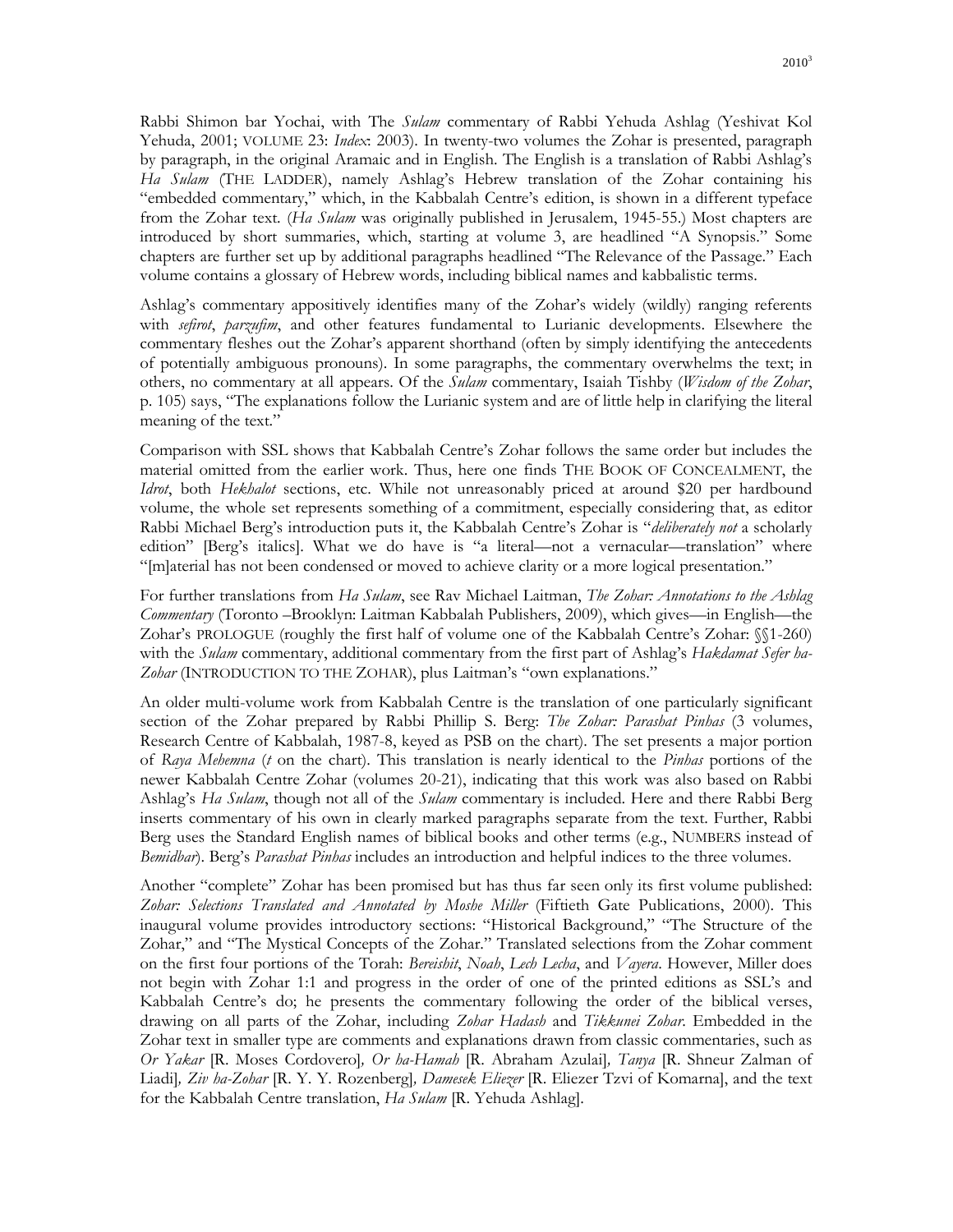The most important recent development in Zohar scholarship and publication is Stanford University's PRITZKER EDITION\* of the Zohar, in both Aramaic and English, prepared by Daniel Matt. The English translation is from a "critical text" which Matt composed (using the Margaliot edition as a starting point) "based on a selection and evaluation of the manuscript readings" (p. XVII) from some twenty "reliable manuscripts"—some dating as far back as the fourteenth century—along with the Mantua and Cremona editions of the sixteenth century—all in Aramaic, the original language of the Zohar (unlike the Kabbalah Centre's translation, which is based on a Hebrew translation *and* which includes embedded commentary). When completed, this edition will run twelve volumes. The first five volumes have been published (2004: VOLUME I, Z1:1a-76b, omitting Z1:38a-45b = *Hekhalot*, which will appear in a subsequent volume; VOLUME II, Z1:76b-165b; 2006: VOLUME III, Z1: 166a-251a; 2007: VOLUME IV, Z2: 2a-94a; and 2009: VOLUME V, Z2: 94b-179a, which includes §§ *Sava de-Mishpatim* and *Sifre di-Tsniuta*).

The numerous footnotes constitute a helpful commentary to the text. Matt draws on a range of traditional Zohar commentaries, including those of Moses Cordovero, Hayyim Vital, and Yehuda Ashlag, as well as the work of modern scholars, such as Reuven Margaliot, Isaiah Tishby, Gershom Scholem, Yehuda Liebes, Charles Mopsik, Moshe Idel, and Elliot Wolfson. Volume I includes an introduction by Arthur Green, which is reduced from his companion volume to the PRITZKER EDITION: *A Guide to the Zohar*, also published by Stanford. Green's *Guide* provides an exquisite overview, covering the history, structure, style, and concepts of the Zohar. Matching the highest academic standards with genuine sympathy for the text—Matt describes his translation as "literal yet poetic" (p. XX)—the PRITZKER EDITION will undoubtedly become the English Zohar of choice among scholars and informed lay readers.

There are a number of translations of one particularly important set of Zohar texts: *Sifre deTzeniuta* and the *Idrot* (*b, c, d,* and *e* on the chart). Three versions among these stand out as the most reliable certainly the most faithful to the original: (1) Roy A. Rosenberg's *Anatomy of God* (Ktav, 1972), which contains all four texts; (2) Pinchas Giller's *Reading the Zohar* (Oxford, 2001), which offers *Sifre deTzeniuta*\*\* and *Idra de bi Mashkana* (*b* and *e*); (3) *Sifre deTzeniuta* in Daniel Matt's *Zohar*, VOLUME 5 (Stanford, 2009). For the other versions of these texts, see the bibliography under MATHERS, SASSOON  $\mathscr{O}$  DALE, RUNES, WORK OF THE CHARIOT, and Zahavy; these sections also appear in the Kabbalah Centre *Zohar*.

A translation of *Midrash ha-Neelam* to the BOOK OF RUTH (*s* on the chart) comprises *The Mystical Study of Ruth: Midrash ha-Neelam of the Zohar to the Book of Ruth, translated and edited, with introduction* and notes by Lawrence A. Englander with Herbert W. Basser (Scholars Press, 1993; keyed EwB on the chart).

The first half of *Sava* (or *Sava d'Mishpatim* – Z2: 94b-104a, *h* on the chart) is given in Aramaic and English, with commentary and 21 appendices, in what is described in the foreword as "a work in progress": *Zohar: Sabba d'Mishpatim – The Old Man in the Sea*, PART ONE: REINCARNATION/ RESURRECTION/REDEMPTION; translation and commentary by Shabtai Teicher (Jerusalem: 2004 formerly available at www.kabbalaonline.org > RECOMMENDED KABBALA BOOKS IN ENGLISH > RECOMMENDED KABBALA WORKS : TO VIEW COMPLETE ARTICLE > *The Old Man in the Sea* : "To purchase…click here." Alas, the times I checked—January 2007 through June 2008—the book was listed "SOLD OUT." As of December 28, 2008, it's gone). Fortunately, *Sava* in its entirety is in Daniel Matt's *Zohar*, VOLUME 5.

 $\overline{\phantom{a}}$  , where  $\overline{\phantom{a}}$  , where  $\overline{\phantom{a}}$  , where  $\overline{\phantom{a}}$ 

<sup>\*</sup> PRITZKER is the name of the sponsor of the Zohar translation/publication project—*not* the name of a publisher or manuscript collection as many assume. The Aramaic text which serves as the basis for Matt's translation can be viewed at Stanford's site, www.sup.org/zohar > Aramaic Text Online.

<sup>\*\*</sup> See also Pinhas Giller, "A Working Translation of the Sifra de-Tzeniuta," which is § III of *Textual Reasoning: The Postmodern Jewish Philosophy Network*, Volume 6, Number 2 (May/June 1997), which can be viewed on-line at http://etext.lib.virginia.edu/journals/tr/archive/pmjp/pmjp6\_2.html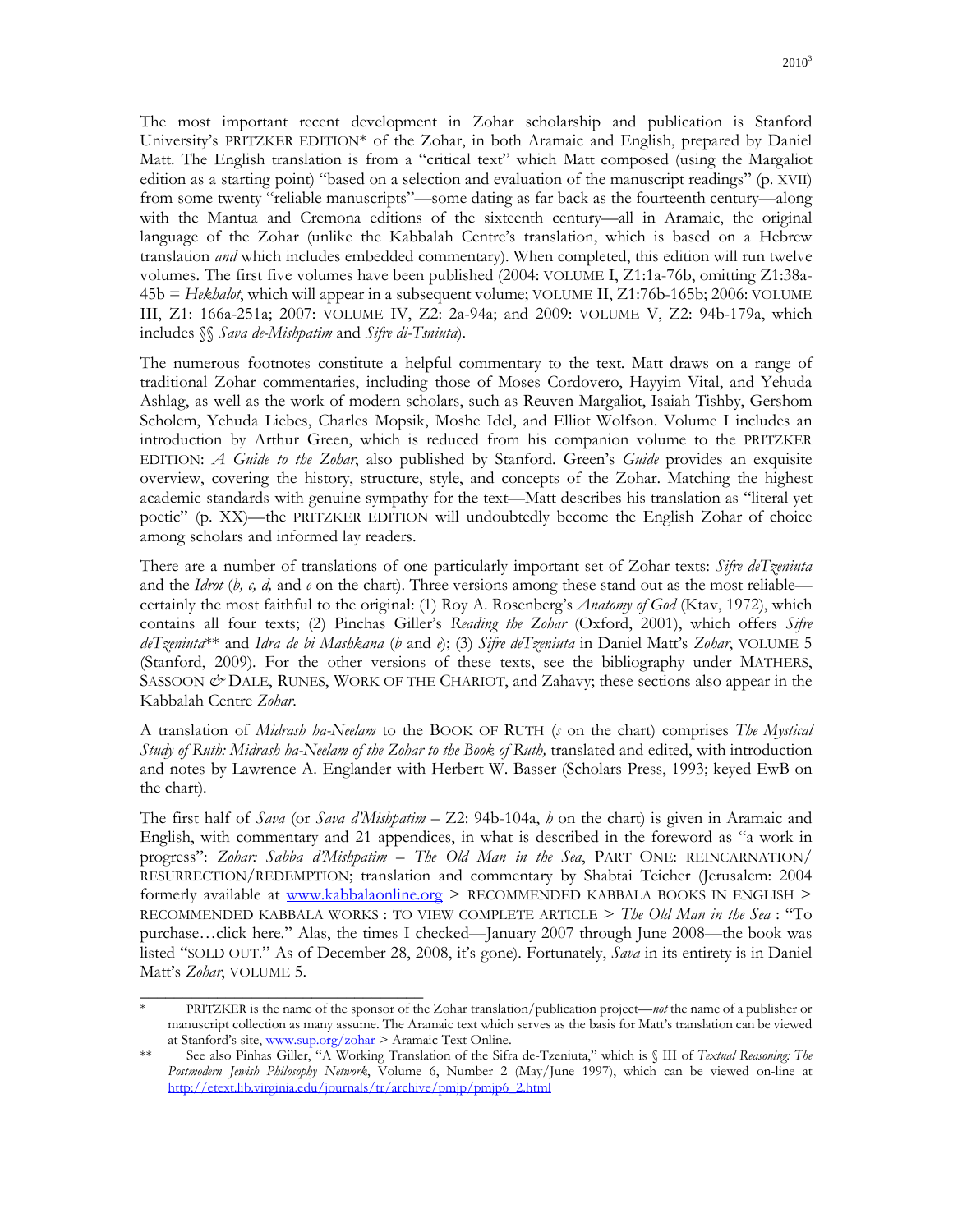"[A]pproximately one half of the text" of *Sithre Othioth,* THE SECRETS OF THE LETTERS (*p* on the chart), is translated, and the whole text analyzed, in Stephen G. Wald's book, *The Doctrine of the Divine Name: An Introduction to Classical Kabbalistic Theology* (Scholars Press, 1988; keyed SGW on the chart).

Gershom Scholem published a reader of Zohar excerpts in English: *Zohar: The Book of Splendor, Basic Readings from the Kabbalah* (Schocken Books, 1949, reprinted frequently). Scholem's translations are of passages which appear elsewhere (e.g., SSL, Kabbalah Centre); however, his renderings are, in places, quite different.

Another collection of excerpts, more extensive than Scholem's, is Daniel C. Matt's *Zohar – The Book of Enlightenment* (Paulist Press, 1983). A fine introduction and ample notes supplement the translations. (One wonders, though, about Matt's setting these passages in a free-verse format.) More recently, a distressing abridgement of this book appeared as *Zohar: Annotated & Explained* (Woodstock: Skylight Paths Publishing, 2002), which offers about half of the passages from the Paulist publication. Explanatory notes, massaged into conventional prose from the more academic notes of the original work, face the pages of text. The most unfortunate victim of the abridgement is the introduction: the commendable 36-page introduction of the original work was chopped to a most inadequate 8 pages.

In his foreword to *Tales from the Zohar* - PART 1: GENESIS (Jerusalem: Haktav Institute, 1992), Aaron Avraham Slatki writes, "Anyone who sought to benefit from the tales of the righteous found that they are scattered throughout the sea of the Zohar, and are engulfed in the sea of concealed secret teachings and the forest of esoteric interpretations of the holy Torah. Now…anyone may derive benefit from this magnificent treasure of true practices, moral teaching, fear of G-d, and Torah teachings inherent in the wonderful tales of the Zohar." *Tales from the Zohar*, the Zohar's narrative segments selected and translated by David Shalom Basri, has been put into English by Edward Levin.

Eight narrative segments from the Zohar are translated, with notes and extensive commentary, in Aryeh Wineman's *Mystic Tales from the Zohar*, with Papercut Art by Diane Palley (The Jewish Publication Society, 1997). A paperback edition of this book has been published which, unfortunately, does not include the lovely paper-cuts: Princeton: Princeton University Press, 1998— MYTHOS Series.

In *Dreams of Being Eaten Alive* (Harmony Books, 2000), David Rosenberg treats the Zohar as one of the great works of world literature—albeit one not recognized as such. Rosenberg devotes some sixty pages to "New translations of the Kabbalah," primarily Zohar, along with passages from *Midrash Rabba, Sefer ha-Bahir*, and *Sefer Yetzirah*, arranged by subject.\*

\_\_\_\_\_\_\_\_\_\_\_\_\_\_\_\_\_\_\_\_\_\_\_\_\_\_\_\_\_\_\_\_\_ \* On the topic of dreams, in 1515 (Salonika) Rabbi Solomon Almoli first published his book of dream interpretations, *Pitron Halomot*. Almoli's sources include the Talmud, the Zohar, R. Saadia Gaon, R. Hai Gaon, Maimonides, R. Eleazer of Worms, even Averroes, Avicenna, and al-Ghazzali. Two somewhat shortened translations of *Pitron Halomot* are available in English: (1) Chapter Two of Joel Covitz' *Visions of the Night: A Study in Jewish Dream Interpretation* (Shambhala, 1990), who says (p. 9), "The first part of *Pitron Chalomot*…is at times heavy, polemical, repetitive, and even boring… In the abridged text, I have sought to spare the modern reader (Almoli's) obsessiveness…."; (2) Yaakov Elman's translation, *Dream Interpretation from Classical Sources* (Ktav, 1998), which is rather less *abridged* than Covitz', includes two appendices: passages from R. Manasseh ben Israel's *Nishmat Hayyim* and R. Judah Moses Ftayya's *Minhat Yehuda Haruhot Mesapperot*. Elman's introduction is scant. To fill this void, see Monford Harris, "The *Interpretation of Dreams* by a Sixteenth-Century Rabbi," in *Studies in Jewish Dream Interpretation* (Jason Aronson Inc., 1994), pp. 39-63. Also find also Annelies Kuyt's article, "With one Foot in the Renaissance: Shlomoh Almoli and his Dream Interpretation," in *Jewish Studies Quarterly*, Volume 6, No. 3 (1999), Tübingen, Mohr Siebeck.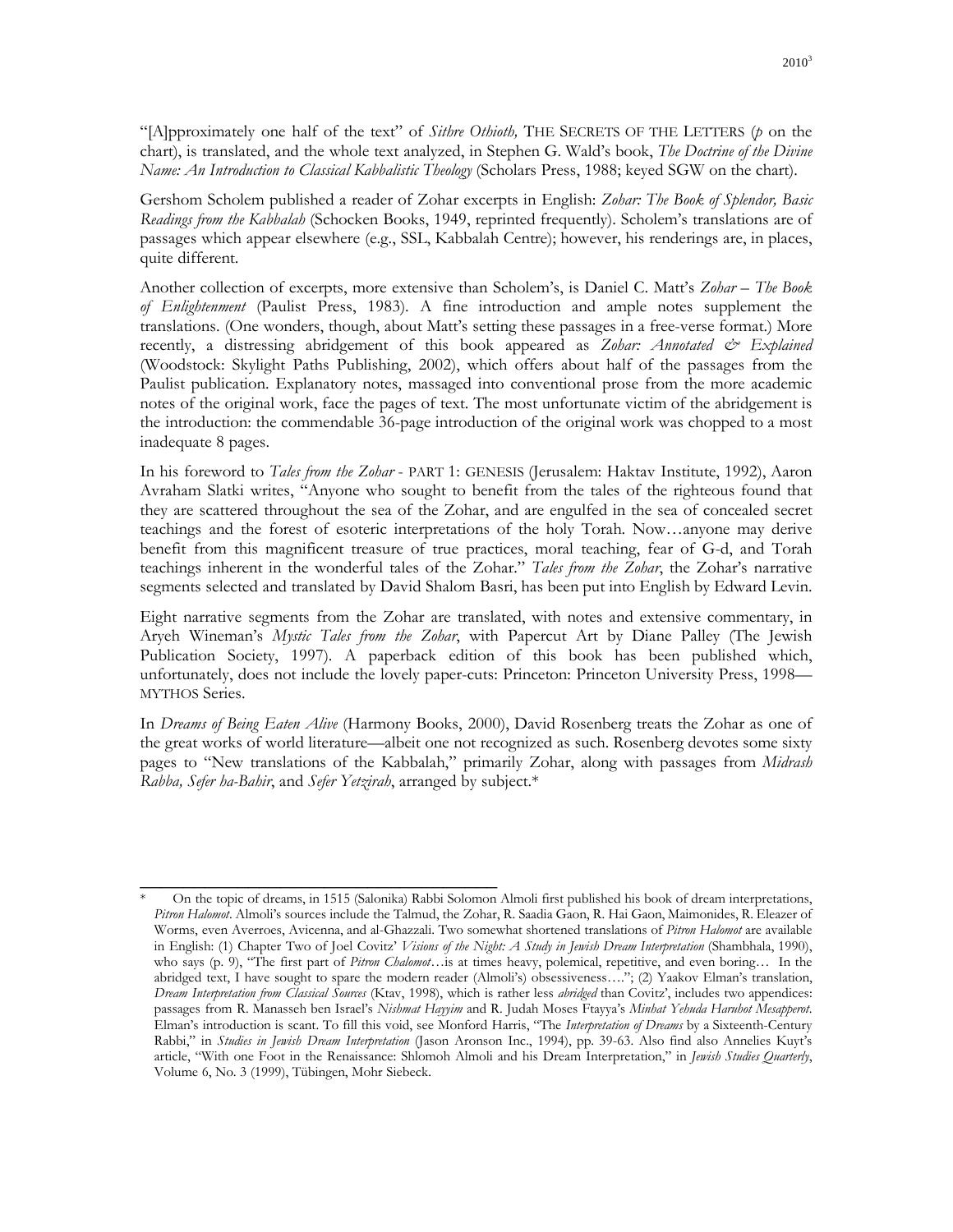Seth Brody's selection of translated texts, *Rabbi Ezra ben Solomon of Gerona: Commentary on the Song of Songs and Other Kabbalistic Commentaries* (Kalamazoo: Published for TEAMS [The Consortium for the Teaching of the Middle Ages] by Medieval Institute Publications / Western Michigan University, 1989) includes "*Zohar Hadash*: Commentary on Lamentations." Along with the Zohar passage and R. Ezra's commentary, Brody adds R. Bahya ben Asher of Saragossa's commentary on GENESIS 1:1-2.

Part III, JEWISH MYTH AND MYTHMAKING IN THE MIDDLE AGES, of Michael Fishbane's *Biblical Myth and Rabbinic Mythmaking* (Oxford: Oxford University Press, 2003) offers numerous passages from the Zohar in English in CHAPTER 10, "Introduction," CHAPTER 11, "The Primordial Serpent and the Secrets of Creation," CHAPTER 12, "Divine Sorrow and the Rupture of Exile," and Appendix 1, § B. SEA MONSTERS AND THE MYSTERY OF EVIL: ZOHAR II. 34A-35B, and § C. DIVINE SORROW AND CONSOLATION: ZOHAR HADASH, EICHA.

Scores of passages from the Zohar are translated and discussed in the numerous works of Elliot R. Wolfson; refer below to  $\S$  3: BIBLIOGRAPHY, where items by Wolfson far outnumber those of any other scholar catalogued. Note in particular *Luminal Darkness: Imaginal Gleanings from Zoharic Literature*  (Oxford: Oneworld Publications, 2007), which collects eight of Wolfson's previously published articles; and the hefty *Language, Eros, Being: Kabbalistic Hermeneutics and Poetic Imagination* (New York: Fordham University Press, 2005) in which the Zohar is central to Wolfson's protracted and ranging discussions of gender, poetics, existence/non-existence, embodiment, and numerous other topics.

"A full translation and in depth commentary" by Perets Auerbach covering the first section of the "Zohar Volume I: Introduction" (i.e., *Haqdamat* or PROLOGUE: Z I:1a-14b) is available as an e-text: *Zohar: The Book of Splendor* (Jerusalem: Association of Authentic Kabala Educators [A.A.K.E.], 2009). A.A.K.E. is described on the title page as "A society of sincere, genuine, dedicated kabalists who work individually and collectively to bring the light of the ancient mystical texts to the contemporary modern mind."

Newly translated narratives—all from portions within the Zohar's commentary to Leviticus and Numbers (3:20a-23a, 3:39a-41a, 3:67b-68b, 3:149a-150b, 3:157a-b, 3:159a-b, 3:267a-b, 3:303a), along with two selections from *Zohar Hadash* (15 b-d, 53 c-d)—open the chapters of Nathan Wolski's book, *A Journey into the Zohar* (Albany: State University of New York Press, 2010). Each passage is followed by a "discursive commentary"; these commentaries cite further passages from the Zohar and other sources. Wolski writes (pages 19-20),

*Zohar* scholarship, which has attracted some of the greatest minds in Jewish studies, has not concerned itself with making its insights and discoveries amenable to a general readership and has been concerned instead with the kinds of questions that are quite properly the focus of academic work. This book seeks to redress this void and aims to open the mysterious, wondrous, and at times bewildering universe of one of the masterpieces of the world of mystical literature. Given the great luminaries who have explicated the world of the *Zohar*, it is not the intention of this study to present any radically new thesis about the *Zohar*. My aim, rather, is to mediate the *Zohar* itself, as well as the body of fascinating scholarship surrounding it—a body of literature beginning with the pioneering works of Gershom Scholem and Isaiah Tishby and continuing in our days with the works of Moshe Idel, Yehuda Liebes, Elliot Wolfson, and my teacher Melila Hellner-Eshed. My focus on zoharic exegetical narrative with particular emphasis on the literary and performative elements of the composition does, however, offer a new mode of *Zohar* analysis and has the additional advantage of providing nonspecialists a much clearer view into the world of the *Zohar* than is currently available.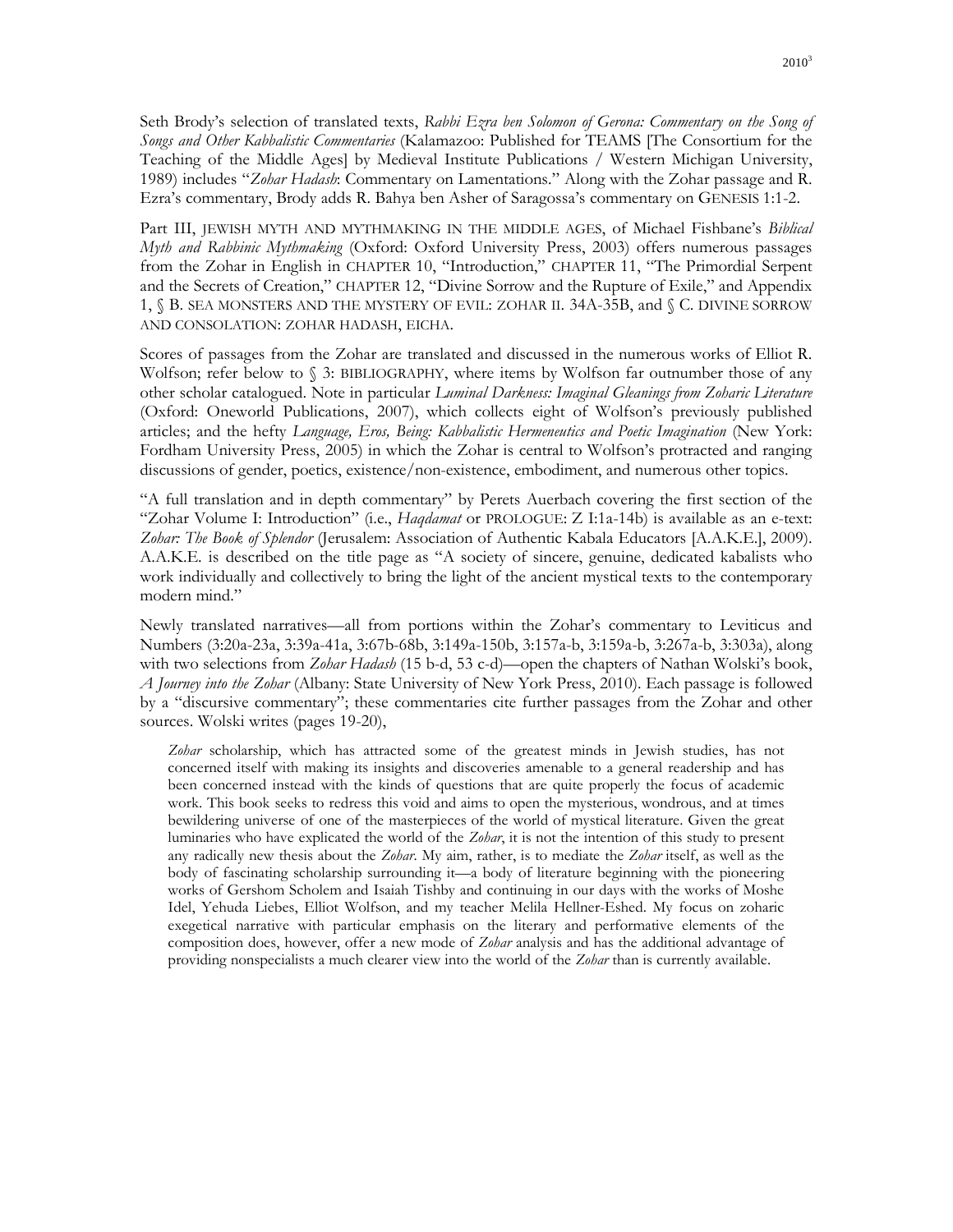## 2. DIVISIONS OF THE ZOHAR

| a. commentary on the Torah             |                           | <b>SSL</b> | $IT^1$                 | $KC: 1-22/$<br>$M: 1$ — |
|----------------------------------------|---------------------------|------------|------------------------|-------------------------|
| b. Sifre deTzeniuta                    | Z2 176b-179a              | <b>RR</b>  | PG                     | KC: 11 / M: 5           |
| c. Idra Rabba                          | Z3 127b-145               | <b>RR</b>  |                        | <b>KC: 17</b>           |
| d. Idra Zutta                          | Z3 287b-296b              | <b>RR</b>  |                        | KC: 22                  |
| e. Idra de bi<br>Mashkana <sup>2</sup> | Z2 127a-146b              | <b>RR</b>  | PG                     | KC: 11                  |
| f. Hekhalot                            | Z1 $38a - 45b^3$          |            | IT                     | KC: 2                   |
|                                        | Z2 244b-262b              |            |                        | KC: 13                  |
| g. Raza de Razin                       | $70a - 76b$<br>Z2         | <b>SSL</b> |                        | KC: 10                  |
|                                        | 76b—78a<br>Z2             |            |                        | KC: 10                  |
|                                        | $35b - 37c$<br>ZH         |            |                        |                         |
| h. Sava                                | Z2<br>94b-114a            | SSL        | $IT^4/ST$              | KC: 10 / M: 5           |
| i. Yenuka                              | Z3 186a-192a              | <b>SSL</b> | $\mathop{\mathrm{IT}}$ | KC: 19                  |
| k. Rav Methivtha                       | Z3 161b-163a              | <b>SSL</b> |                        | KC: 18                  |
|                                        | Z3 163a-174b <sup>5</sup> |            |                        | <b>KC</b> : 18          |
| l. Sithre Torah                        | Z1<br>$15a - 2b$          | <b>SSL</b> |                        | KC: 1                   |
| parallel cols                          | 74b—75a                   |            |                        |                         |
|                                        | 76b-77a                   |            |                        |                         |
|                                        | $78b - 81b$               |            | $P(G)^6$               |                         |
|                                        | 88a-90a                   |            | $P(G)^7$               |                         |
|                                        | $97a - 102a$              |            | Myer <sup>8</sup>      |                         |
|                                        | 107b-111a                 |            |                        |                         |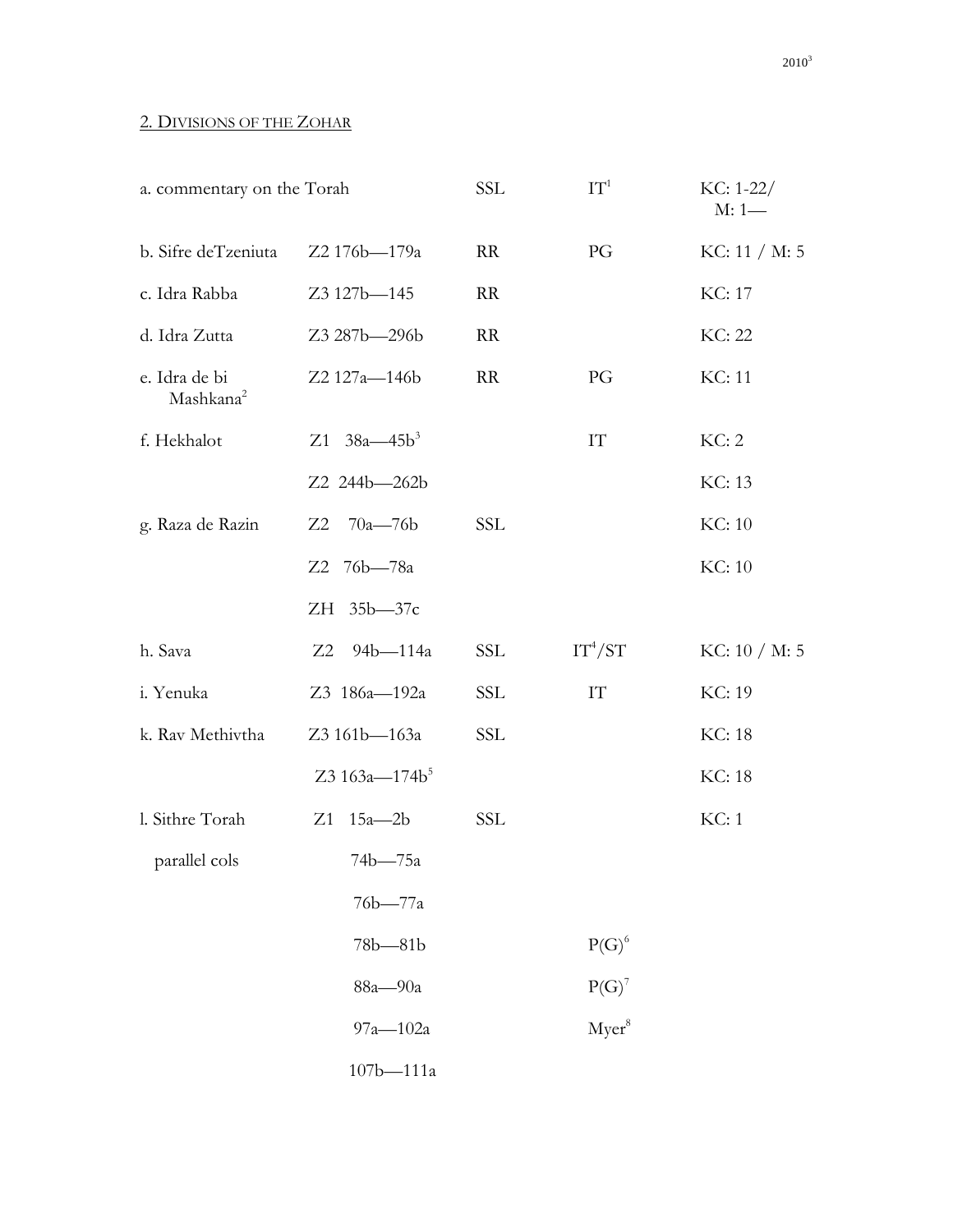|                             | 146b-149b                                                                    | $P(G)^9$ | $DM^{10}$ |
|-----------------------------|------------------------------------------------------------------------------|----------|-----------|
|                             | 151b-152a                                                                    |          |           |
|                             | 154b-157b                                                                    |          |           |
|                             | $161b - 162b$                                                                |          |           |
|                             | Z2 146a                                                                      |          |           |
| m. Mathnithin               | Z1 64a, 74, 97, 100b, 107b, 121, 147, 151, 154,<br>161b, 165, 232, 233b, 251 |          |           |
|                             | Z2 4a, 12b, 68b, 74, 270b                                                    |          |           |
|                             | Z3 49, 73b                                                                   |          |           |
|                             | ZH 1d, 3a, 122b, 195a                                                        |          |           |
| n. $Z$ to $S$ OF $S$        | ZH 61d-75b                                                                   |          |           |
| o Kayba-Middah - 7H 56d—58d |                                                                              |          |           |

| o. Kav ha-Middah                 | ZH 56d-58d         |                  |                  |               |
|----------------------------------|--------------------|------------------|------------------|---------------|
| p. Sithre Othioth                | $ZH$ 1b-7b         | SGW              |                  |               |
| q. comm. on $EZ$                 | ZH 37c-41b         |                  | $IT^{11}$        |               |
| r. Midrash ha-Neelam Z1 97a-140a |                    | $P(GM)^{12}$     | $IT^{13}$        | KC: 3-4       |
|                                  | $Z2 \quad 4a - 5b$ | SSL              |                  | KC: 8         |
|                                  | 14a-22a            | SSL              | $IT^{14}$        | KC: 8         |
|                                  | $35b - 40b$        | SSL              |                  | KC: 9         |
|                                  | ZH<br>$2b - 26b$   | NW <sup>15</sup> | $DR^{16}$        |               |
|                                  | $27b - 28d$        |                  | $IT^{17}$        |               |
| s. M h-N on $S$ OF $S$           | $ZH$ 60a-61d       |                  |                  |               |
| M h-N on RUTH                    | ZH 75a-90b         | EwB              |                  |               |
| M h-N on LAM                     | ZH 91a-93b         |                  |                  |               |
| t. Raya Mehemna                  | Z2 40b-43b         | SSL              | $IT^{18}$        | KC: 9         |
|                                  | $114a - 121a$      |                  | IT <sup>19</sup> | <b>KC: 10</b> |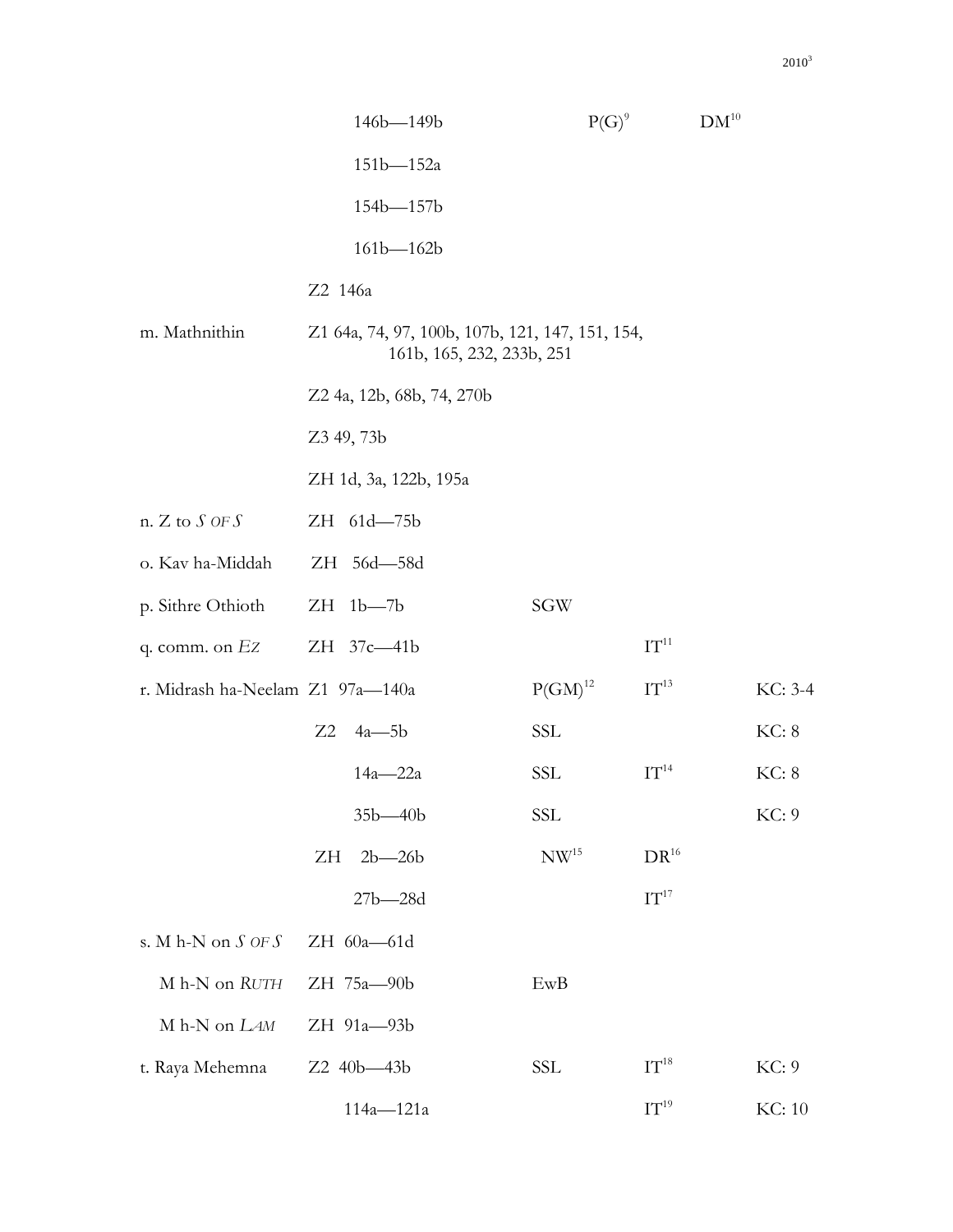|                                                | $Z3$ 97a-104a   | <b>SSL</b> |           | KC: 16   |
|------------------------------------------------|-----------------|------------|-----------|----------|
|                                                | $108b - 112a$   |            |           | KC: 16   |
|                                                | $121b - 126a$   | <b>SSL</b> | $IT^{20}$ | KC: 17   |
|                                                | $215a - 258a$   | <b>PSB</b> |           | KC: 20-1 |
|                                                | 270b-283a       |            | $IT^{21}$ | KC: 22   |
| u. Tikkunei Zohar<br>(passages from Tikkun 70) | Z1 22a—29a      | SSL        |           | KC: 1    |
| v. additions to q.                             | $ZH$ 31a $-35b$ |            |           |          |
|                                                | $93c - 122b$    |            |           |          |

w. Ta Hazei ZH 7a

# Key to initials:

| DMDaniel Matt. Zohar - Book of Enlightenment.                          |
|------------------------------------------------------------------------|
| DRDavid Rosenberg. Dreams of Being Eaten Alive.                        |
| EwBEnglander with Basser. The Mystical Study of Ruth.                  |
| ITIsaiah Tishby. The Wisdom of the Zohar.                              |
| KCKabbalah Centre International. Zohar. (KC followed by volume number) |
| MMatt. The Zohar: Pritzker Edition.                                    |
| MyerMyer. Qabbalah.                                                    |
| NWNathan Wolski. A Journey into the Zohar.                             |
| $P(G)$ Patai. <i>Gates to the Old City</i> .                           |
| P(GM)Patai. Gates to the Old City and The Messiah Texts.               |
| PGPinchas Giller. "Appendix" to Reading the Zohar.                     |
| PSBPhillip S. Berg. The Zohar: Parashat Pinhas.                        |
| RRRoy Rosenberg. Anatomy of God.                                       |
| SBSeth Brody. "Zohar Hadash: Commentary on Lamentations"               |
| (in Commentary on the Song of Songs)                                   |
| SGWS. G. Wald. The Doctrine of the Divine Name.                        |
| SSLSimon, Sperling, and Levertoff. The Zohar.                          |
| STShabtai Teicher. Zohar: Sabba d'Mishpatim.                           |

(Full descriptions of these books are given in the bibliography.)

## Other abbreviations:

| $Z_{\ldots}$ $Z_{\text{ohar}}$ | M h-NMidrash ha-Neelam |
|--------------------------------|------------------------|
| ZHZohar Hadash                 | S OF SSONG OF SONGS    |
|                                | LAMLAMENTATIONS        |
|                                | - EZ. EZEKIEL          |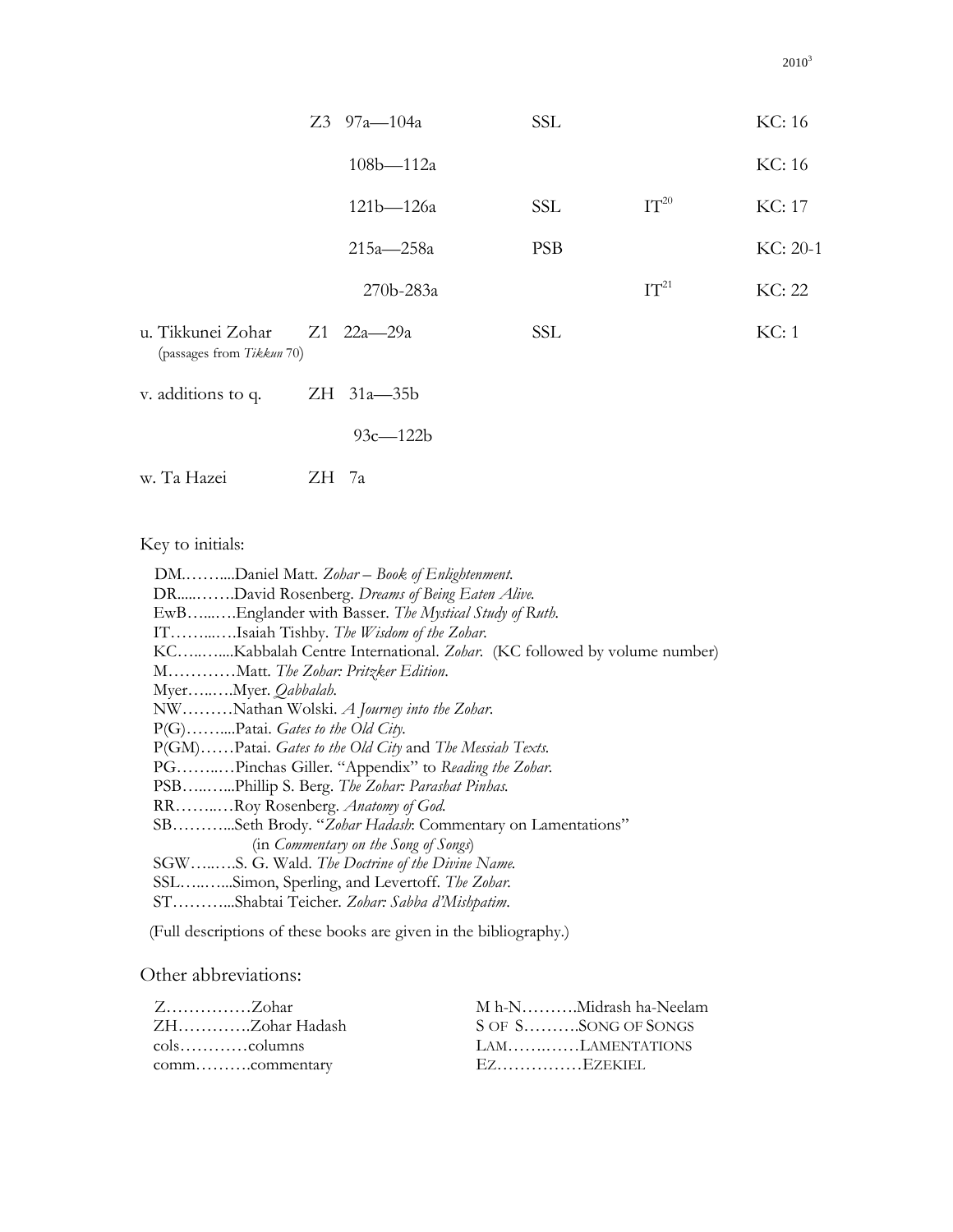Notes to "DIVISIONS OF THE *ZOHAR*":

- 1. IT (Tishby) contains numerous passages from the running commentary. KC and Matt's PRITZKER EDITION follow the running commentary. Matt omits inserted texts; these will be published separately.
- 2. What constitutes the *Idra de bi Mashkana* is a matter of some confusion. Scholem identifies it as Z2 127a-146b (which is included in SSL), whereas Rosenberg, following standard editions of the Zohar (i.e., paged according to the Mantua Zohar), places it at Z2 122b-123b, which is not included in SSL; translations of this section appear in Rosenberg, Tishby, and Giller. Giller calls it simply "The Shorter *Idra*," and he suggests (*Reading the Zohar*, p. 90) that the actual *Idra de bi Mashkana* is lost or not identified as such because it lacks the characteristic framing narrative of the other *Idrot*, i.e., that of the forum of Rabbi Shimon bar Yohai and his circle.
- 3. *Hekhalot* Z1 38a—45b does not appear in Matt's VOLUME 1; it will be included in a later volume. For Z1 41a-45b, see IT 597-614.
- 4. Z2 94b-99b, 103a, 106a-b; see IT 177-97, 517, 1511-13.
- 5. Mirsky states that the passage translated in *Rabbinic Fantasies* (ed. Stern and Mirsky—see the bibliography) is based on Z3 332-5 of the Margolioth edition. This pagination does not, indeed cannot, agree with our divisions chart in that our [Mantua] Zohar stops at Z3 299b. Mirsky notes that the translation appears in *Zohar be-Midbar: Shelah Lecha*, which, by our pagination covers Z3 156b-176a. SSL leaves a huge gap at 163a-174a: Mirsky's passage falls inside this gap, probably somewhere around Z3 167a-168a. Other passages from this gap are given in Tishby: Z3 168b-169a, Z3 168a, and Z3 170a; see IT 672-3, 784-5, 794-5. For this section intact, see Kabbalah Centre's Zohar, volumes 17 and 18; the section which matches the *Rabbinic Fantasies* segment appears in KC, volume 18, pp. 112-130.

On *Rav Methivtha*, see Wolski, Nathan; and Carmeli, Merav. "Those Who Know Have Wings: Celestial Journeys with the Masters of the Academy," in *Kabbalah: Journal for the Study of Jewish Mystical Texts*, vol. 16, edited by D. Abrams and A. Elqayam (Los Angeles: Cherub Press, 2007).

- 6. Z1 81b; see P(G) 427.
- 7. Z1 89a-90a; see P(G) 484-5.
- 8. Z1 97a, 98b, 99a 100a; see Myer 427-8.
- 9. Z1 148a-b; see P(G) 461-2.
- 10. Z1 147a-148a: see DM 75-79.
- 11. ZH 38a, 38a-b, 38d, 39d-40a, 41a; see IT 619, 492-3, 619-20, 643-5, 615.
- 12. Z1 98a-99a, P(G) 496-7; Z1 135b-136a, see P(M) 243-5.
- 13. numerous passages
- 14. numerous passages
- 15. ZH 53 c-d in NW, at the opening of CHAPTER 4.
- 16. ZH 26b and 18d-19a; see DR 90-1 and 95-7.
- 17. numerous passages
- 18. Z2 40b-41a, 42b-43a; see IT 1317, 265-6.
- 19. numerous passages
- 20. Z3 124a-126a; IT 1147-54.
- 21. Z3 275b-285a; see 262-5.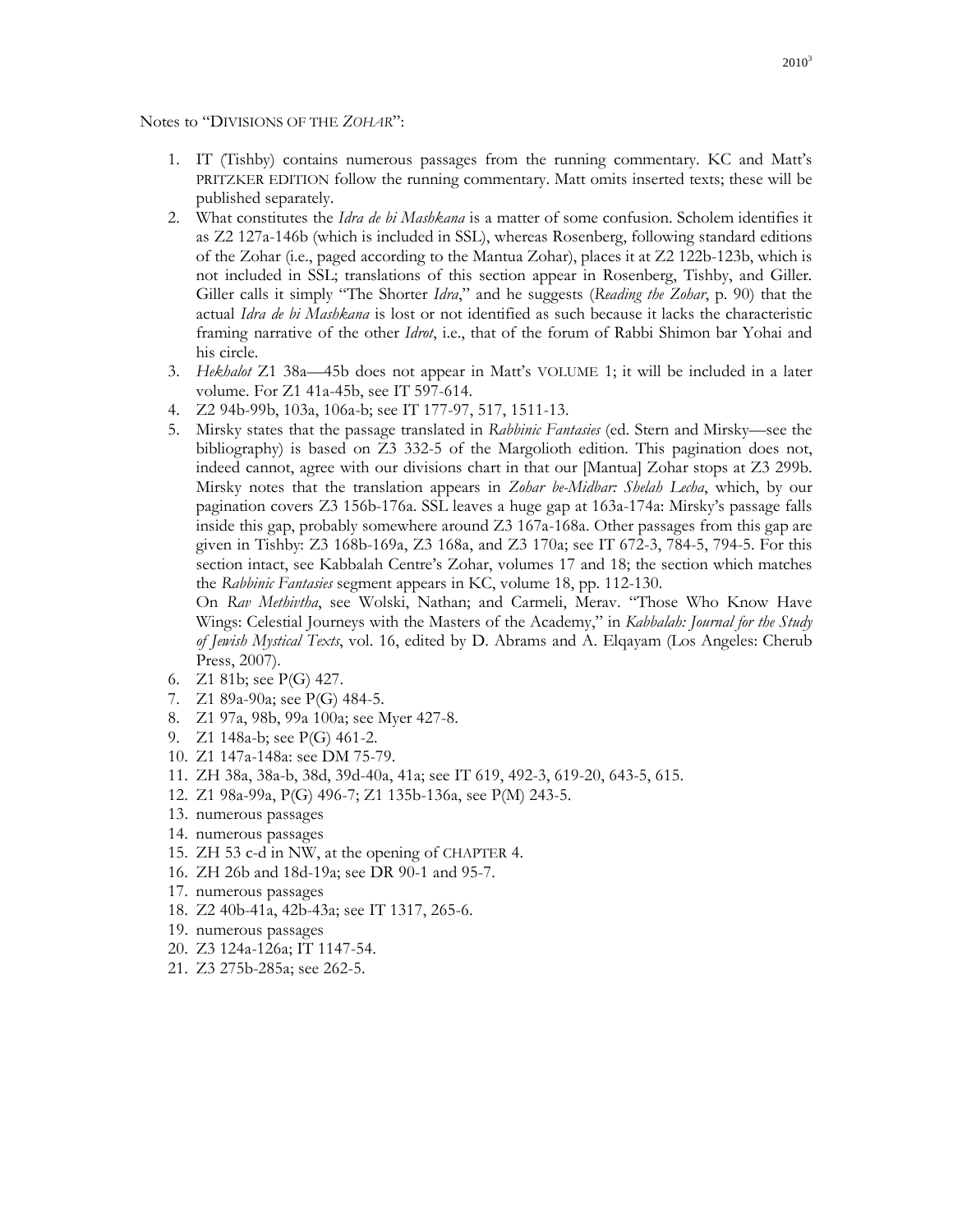#### 3. BIBLIOGRAPHY

Abelson J[oshua]. *Jewish Mysticism: An Introduction to the Kabbalah*. London, G. Bell and Sons, 1913; reprinted New York: Sepher-Hermon Press, 1969 and 1981; and Mineola: Dover Publications, Inc., 2001: Chapter V. "Some General Features of the 'Zohar' Mysticism"

Abrams, Daniel. "Knowing the Maiden without Eyes: Reading the Sexual Reconstruction of the Jewish Mystic in a Zoharic Parable," in *Daat: A Journal of Jewish Philosophy & Kabbala*, Numbers 50-52 [NAHUM ARIELI MEMORIAL VOLUME] (Ramat-Gan: Bar Ilan University Press, 2003).

\_\_\_\_\_\_\_\_\_\_\_\_. "The Cultural Reception of the Zohar—An Unknown Lecture by Gershom Scholem from 1940 (Study, Edition and English Translation)," in *Kabbalah: Journal for the Study of Jewish Mystical Texts*, vol. 19, edited by D. Abrams (Los Angeles: Cherub Press, 2009).

\_\_\_\_\_\_\_\_\_\_\_\_. "The Invention of the *Zohar* as a Book" = CHAPTER 4 of *Kabbalistic Manuscripts and Textual Theory: Methodologies of Textual Scholarship and Editorial Practice in the Study of Jewish Mysticism*, Jerusalem – Los Angeles: The Magnes Press – Cherub Press, 2010.

\_\_\_\_\_\_\_\_\_\_\_\_. "The Invention of the Zohar as a Book—On the Assumptions and Expectations of the Kabbalists and Modern Scholars," in *Kabbalah: Journal for the Study of Jewish Mystical Texts*, vol. 19, edited by D. Abrams (Los Angeles: Cherub Press, 2009).

\_\_\_\_\_\_\_\_\_\_\_\_. "The Virgin Mary as the Moon that Lacks the Sun – A Zoharic Polemic against the Veneration of Mary," in *Kabbalah: Journal for the Study of Jewish Mystical Texts*, vol. 21, edited by D. Abrams (Los Angeles: Cherub Press, 2010).

Alexander, P. S. *Textual Sources for the Study of Judaism*. Totawa: Barnes & Noble Books, 1984; Chicago: University of Chicago Press, 1990.

§ 1.7, "Mysticism," discusses the Zohar; § 8.3 offers translations of Z2 42b-43a (on *ein sof* and the ten *sefirot*), Z Z3 152a (on the Torah), Z2 173a (on the 'other side'), Z3 77b and Z2 40b (on exile and redemption) and Z1 183b (on the spiritual constitution of man).

Anidjar, Gil. *"Our Place in al-Andalus": Kabbalah, Philosophy, Literature in Arab Jewish Letters*. Stanford: Stanford University Press, 2002.

Anidjar discusses the literature and milieu of medieval Muslim Spain *via* Maimonides' *Guide of the Perplexed*, the Zohar, and the Arabic rhymed prose of Ibn al-Astarkuwi.

Ashlag, Rabbi Yehuda. *An Entrance to the Zohar* [*Hakdamot*: Part 1] Jerusalem: Research Centre of Kabbalah, 1974.

An introduction to the Zohar according to Ashlag's version of Lurianic kabbalah.

\_\_\_\_\_\_\_\_\_\_\_\_\_\_\_\_\_\_\_. *A Tapestry for the Soul: The Introduction to the Zohar by Rabbi Yehuda Lev Ashlag*. Explanation of the text uses excerpts collated from Rabbi Ashlag's other writings, and includes suggestions for inner work, compiled by Yedidah Cohen. Safed: Nehora Press, 2010.

"This book is a study guide to a key text in Kabbalah, *the Introduction to the Zohar* by Rabbi Yehudah Ashlag, as published in English in *In the Shadow of the Ladder*." –PREFACE, page ix. See the explanation for the next entry below.

\_\_\_\_\_\_\_\_\_\_\_\_\_\_\_\_\_\_\_. *In the Shadow of the Ladder: Introductions to the Kabbalah*. Translated from the Hebrew with additional explanatory chapters by Mark Cohen and Yedidah Cohen. Safed: Nehora Press, 2002.

This collection's CHAPTER 3, "Introduction to the Zohar," is a new translation of the text which appears as PART ONE of *An Entrance to the Zohar*, "A Preface to the Zohar." CHAPTER 4 is another substantial piece by Ashlag, "Introduction to the Study of the Ten Sefirot." *The Ladder* of the title refers to Ashlag's Hebrew translation (with commentary) of the Zohar, *Ha Sulam—*the work translated into English now distributed by The Kabbalah Center. See below: Berg.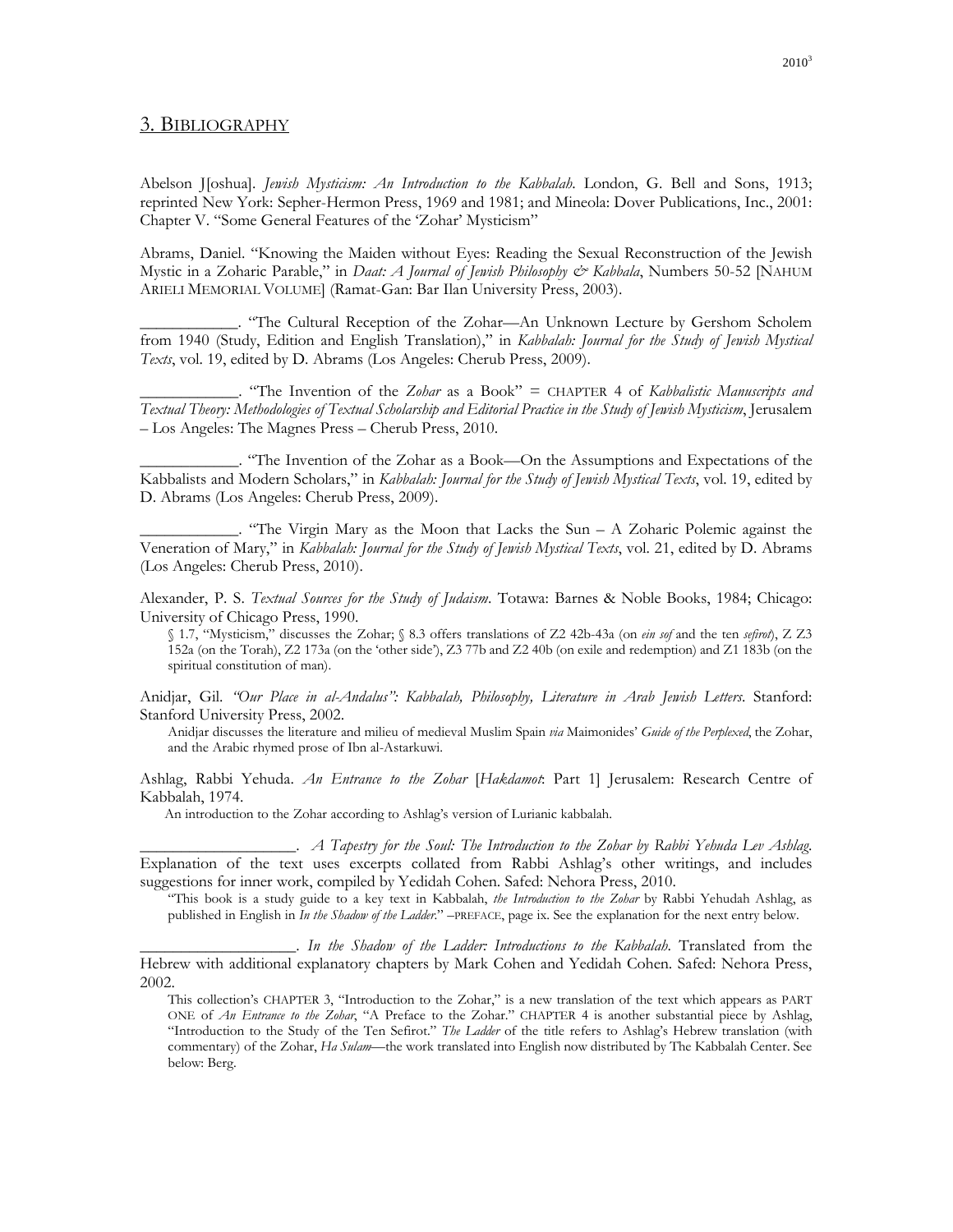\_\_\_\_\_\_\_\_\_\_\_\_\_\_\_\_. (Laitman, Rav Michael, comm.) *Introduction to the Book of Zohar: Original Texts of Rav Yehuda Ashlag in Hebrew and English*. Toronto: Laitman Kabbalah Publishers, 2005.

*—Vol. I*, *The Science of Kabbalah (Pticha)* includes "The Preamble to the Wisdom of Kabbalah," and "Preface to the Commentary of 'The Sulam.'"

*—Vol. II*, *Introduction to the Book Zohar* includes "Preface to the Book of Zohar," which is the same text as *An Entrance to the Zohar*, Part Two; and "Introduction to the Book of Zohar" which is the same text as *An Entrance to the Zohar*, Part One, and *In the Shadow of the Ladder*, Chapter 3. Both are presented with extensive commentary.

Rav Michael Laitman, a student and personal assistant of R. Yehuda Ashlag's son, R. Baruch Ashlag, has also written a series of introductory books on Kabbalah which are available in print and on the Internet at www.kabbalah.info > Free Kabbalah Books. See below, under "Laitman."

Auerbach, Perets. *Zohar: The Book of Splendor*, Volume I: Introduction. Jerusalem: Association of Authentic Kabala Educators [A.A.K.E.], 2009.

Introduction = *Haqdamat* or PROLOGUE, i.e., Z I:1a-14b, available as an e-text from KABBALA ONLINE SHOP at http://kabbalaonline-shop.com/products/Zohar-Book-Splendor-%5Bebook%5D-Rav-Peretz-Auerbach.

Avraham ben Yitzchak of Granada. *Brit Menucha: Covenant of Rest* [14th century]. Translated by Yaron Ever Hadani. Monfalcone: Providence University, 2006.

For information, go to www.everburninglight.org.

"He is one of the first Kabbalists to quote the *Zohar* (the Book of Splendor)." – PREFACE, page vii

Bacher, Wilhelm. "Judeo-Christian Polemics in the Zohar," in *Jewish Quarterly Review*, Original Series, vol. 3 (London: D. Nutt, 1891).

Bamberger, Bernard J. *Fallen Angels.* Philadelphia, Jewish Publication Society, 1952; rpt New York: Barnes *&* Noble Books, 1995: Ch. XXIII. THE ZOHAR: *The Fallen Angels . . . Naamah, Lilith, the Rulers of Arka . . . The Paternity of Cain . . . Samael-Satan . . . Mystical Dualism.* 

Basri, David Shalom (trans  $\rightarrow$  Hebrew). *Tales from the Zohar: A Collection of Anecdotes and Teachings from the Zohar*. PART 1: GENESIS. English: Edward Levin. Jerusalem: Haktav Institute, 1992.

Beitchman, Philip. *Alchemy of the Word: Cabala of the Renaissance.* Albany: State University of New York Press, 1998: Chapter 1. "In the Beginning"

Bension, Ariel. *The Zohar in Moslem and Christian Spain.* London: 1932; reprinted New York: Sepher-Hermon, 1974.

Berg, (Rabbi) Michael *The Secret History of the Zohar*. Los Angeles: The Kabbalah Centre, 2008.

Berg blends history and legend to tweak the drama of this (according to this book) 2000-year-old text. Thus, the *Zohar* is behind Columbus, Michelangelo, and Thomas Edison. If only there hadn't been a Ron Brown.

\_\_\_\_\_\_\_\_\_\_\_\_\_\_\_\_\_. (ed/comp). *The Zohar by Rabbi Shimon bar Yohai with* THE SULAM *Commentary of Rabbi Yehuda Ashlag.* THE FIRST EVER UNABRIDGED ENGLISH TRANSLATION WITH COMMENTARY. Tel Aviv/New York – Los Angeles: Yeshivat Kol Yehudah, The Kabbalah Centre International, [22 volumes + index: volume 1, 1993; completed, 2001; index, 2003]. For information, see Kabbalah Centre's website: www.kabbalah.com.

Berg, Philip S. *The Zohar: Parashat Pinhas.* [3 volumes]. Jerusalem: Research Centre of Kabbalah, 1987-8. An extended translation of *Raya Mehemna* (*t* on the chart): vol. 1 = Z3 213a-229b, plus introduction; vol. 2 = Z3 229b-245b; vol.  $3 = 246a-259a$ , plus indices.

Berg, Rav P. S. *The Essential Zohar: The Source of Kabbalistic Wisdom.* New York: Bell Tower, 2002. With *Zohar* excerpts and eclectic commentary, Rav Berg attempts to make the Kabbalah's "wisdom universally available." It seems likely that Rav Berg intended this book as an introduction or guide to the 22-volume *Zohar*, published "under his guidance" (incorporated quotes are from the end flaps).

Benin, Stephen D. "The Mutability of an Immutable God: Exegesis and Individual Capacity in the Zohar and Several Christian Sources," in *Jerusalem Studies in Jewish Thought*, vol. 8 (ENGLISH SECTION, pp. 67-86), edited by Joseph Dan. Jerusalem: Hebrew University, 1989.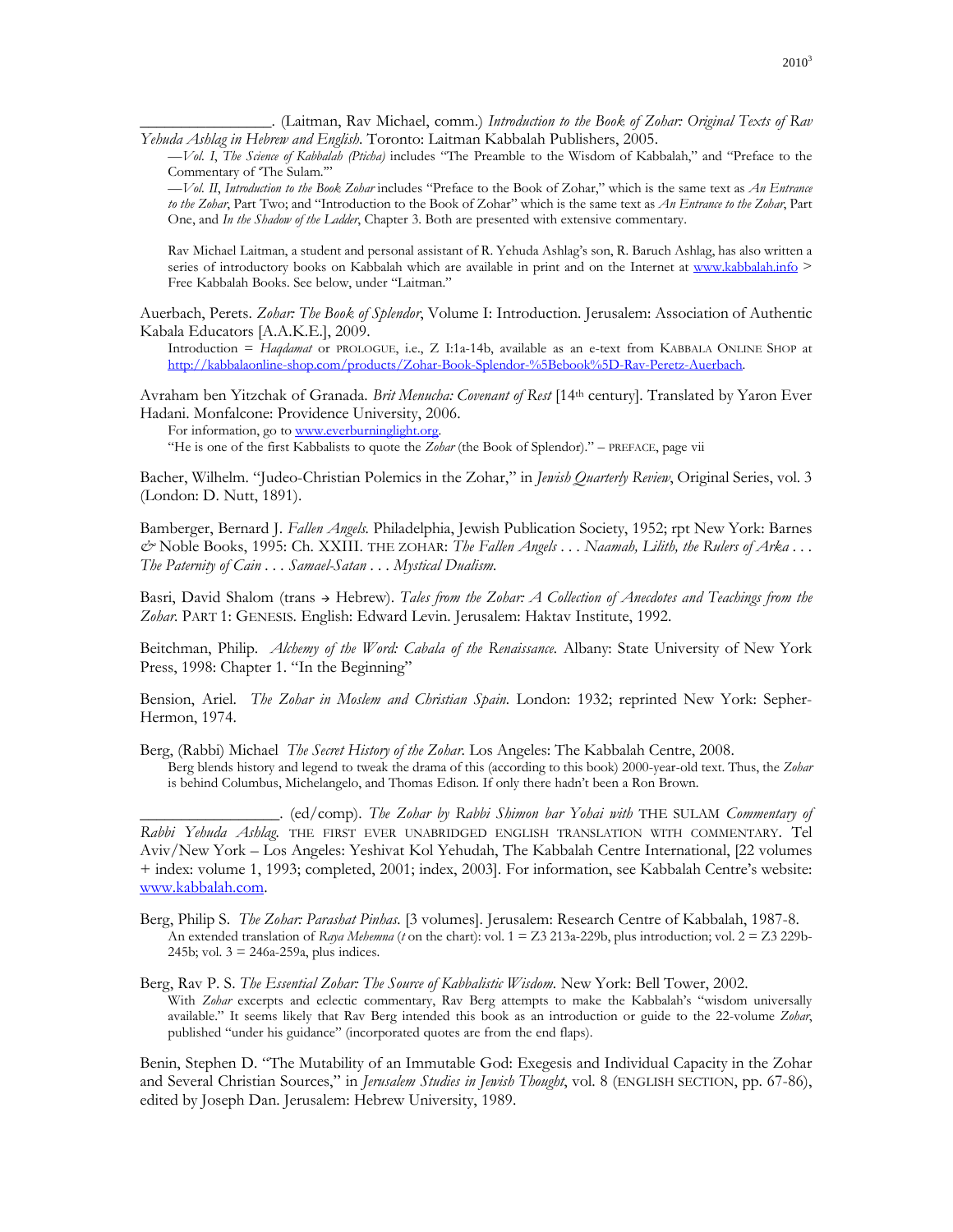Biale, David. *Eros and the Jews: From Biblical Israel to Contemporary America.* New York: BasicBooks / HarperCollins, 1992: "Ascetic and Erotic Kabbalism" (pp. 109-113)

Blumenthal, David R. *Understanding Jewish Mysticism*, vol. 1. New York: Ktav Publishing House, 1978: UNIT II. "The Zohar"

Bokser, Ben Zion. *The Jewish Mystical Tradition.* New York: The Pilgrim Press, 1981: Chapter 11. "The Zohar"

Brody, Seth. HUMAN HANDS DWELL IN HEAVENLY HEIGHTS: WORSHIP AND MYSTICAL EXPERIENCE IN THIRTEENTH CENTURY KABBALAH. Ph.D. dissertation, Philadelphia: University of Pennsylvania, 1991.

\_\_\_\_\_\_\_\_\_. "Human Hands Dwell in Heavenly Heights: Contemplative Ascent and Theurgic Power in Thirteenth Century Kabbalah," in *Mystics of the Book: Themes, Topics and Typologies*, edited by R A. Herrera. New York: Peter Lang Publishing, 1993.

\_\_\_\_\_\_\_\_\_. (trans.) "*Zohar Hadash*: Commentary on Lamentations," in R. Ezra ben Solomon of Gerona. *Commentary on the Song of Songs and Other Kabbalistic Commentaries.* Kalamazoo: Western Michigan University, 1999.

Cohn-Sherbock, Dan. *Jewish Mysticism: An Anthology.* Oxford: Oneworld Publications, 1995 Zohar passages, pp. 118-132

Cohn-Sherbock, Dan; and Cohn-Sherbock, Lavinia. *Jewish and Christian Mysticism: An Introduction.* New York: Continuum Publishing Company, 1994: pp. 39-44

Coudert, Allison. "Moses de Leon and the Zohar," in *The Columbia History of Western Philosophy*, edited by Richard Popkin. New York: Columbia University Press, 1999: pp. 210-213.

Covitz, Joel. *Visions of the Night: A Study in Jewish Dream Interpretation.* Boston – London: Shambhala, 1990. *Visions* includes an abridged translation of R. Solomon Almoli's *Pitron Halomot*, which draws on the Zohar for its comments on dreams and their interpretation.

Dan Joseph. *Gershom Scholem and the Mystical Dimension of Jewish History.* [MODERN JEWISH MASTERS SERIES]. New York: New York University Press, 1987.

Chapter 7. From Gerona to the Zohar Chapter 8. The Zohar

Chapter 9. From the Zohar to Safed

\_\_\_\_\_\_\_\_\_\_. *The Heart of the Fountain. An Anthology of Jewish Mystical Experiences.* New York: Oxford University Press, 2002.

Chapter 12. The Zohar: THE BEGINNING (Z1:15a-15b, 16b-17a) Chapter 13. Rabbi Shimon bar Yohai & His Society of Mystics (*Idra Rabba*: Z3:127b-128a) Chapter 14. The Zohar: THE WONDEROUS CHILD (Z3:186a-192a).

Daubert, Tom; and Karr, Don. "Zohar 51b-52a," in *Collected Articles on the Kabbalah*, vol. 1, edited by D. Karr. Ithaca: KoM [# 5], 1985.

Daubert translates—and Karr amends—a section from the Zohar omitted from SSL, from the French of Jean de Pauly: *Le Livre de la Splendeur* (Paris: 1906-11, six volumes). Tishby notes that de Pauly's Zohar is "a notoriously unreliable version" (*Wisdom of the Zohar*, p. 1530). See § 5 below.

Elman, Yaakov. *Dream Interpretation from Classical Jewish Sources.* Hoboken: Ktav Publishing House, 1998. An abridged translation of R. Solomon Almoli's *Pitron Halomot*, which draws in part on the Zohar for its comments on dreams and their interpretation.

Enelow, H. G. "Kawwana: The Struggle for Inwardness in Judaism," in *Studies in Jewish Literature* [ISSUED IN HONOR OF PROFESSOR KAUFMANN KOHLER]. Berlin: 1913.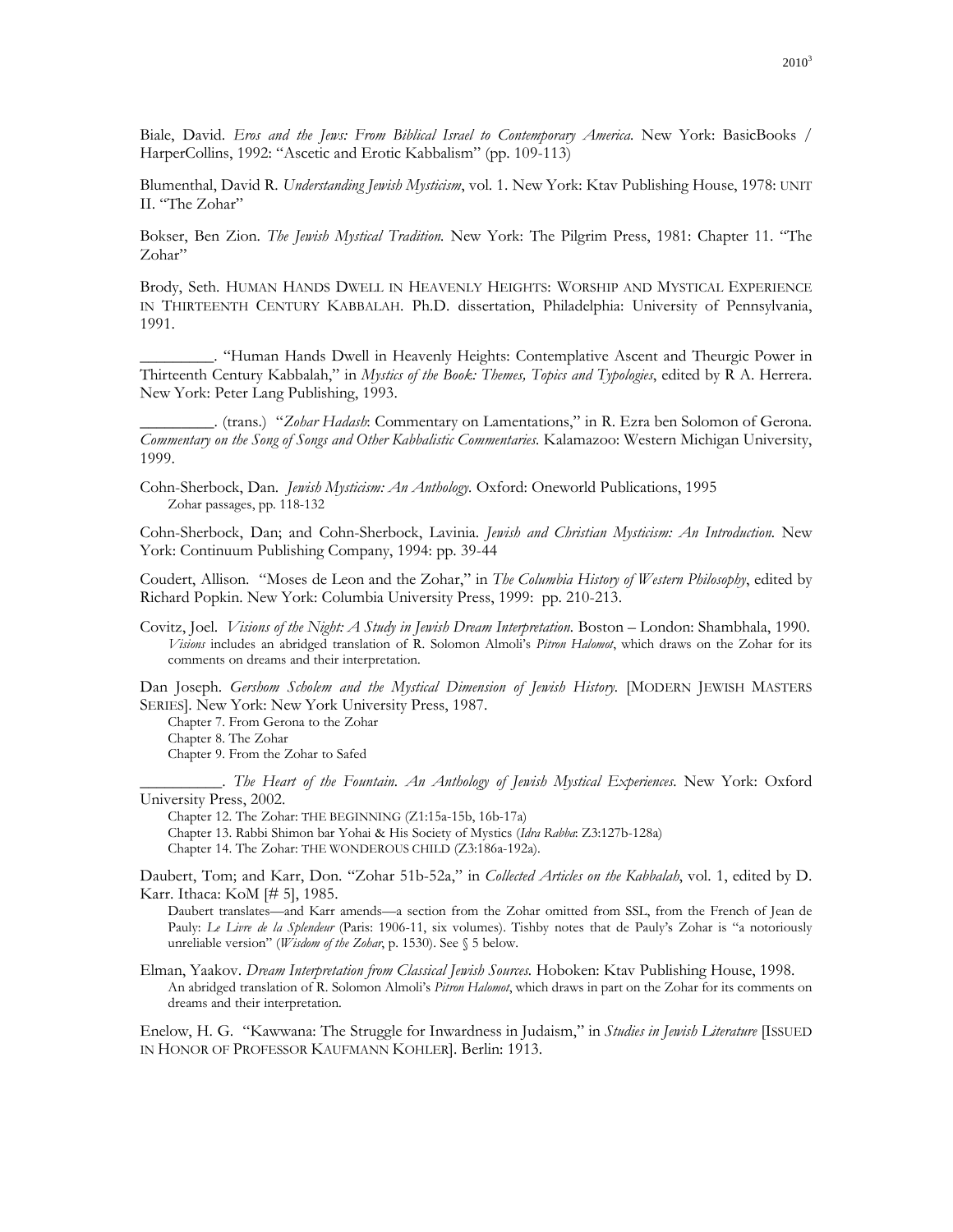Englander, Lawrence A., with Basser, Herbert W. *The Mystical Study of Ruth: Midrash ha-Ne'elam of the Zohar to the Book of Ruth* [SOUTH FLORIDA STUDIES IN THE HISTORY OF JUDAISM # 75]. Atlanta: Scholars Press, 1993.

*Midrash ha-Neelam* is s on the chart.

Fine, Lawrence. "Contemplative Death in Jewish Mystical Tradition," in *Sacrificing the Self: Perspectives on Martyrdom and Religion*, edited by Margaret Cormack (Oxford – New York: Oxford University Press, 2002).

\_\_\_\_\_\_\_\_\_\_\_\_\_. "Kabbalistic Texts," in *Back to the Sources,* edited by Barry W. Holtz. New York: Summit Books, 1984.

Fisdel, Steven A. *The Practice of Kabbalah: Meditation in Judaism.* Northvale – London: Jason Aronson Inc., 1996.

Ch. 9. A View from the Zohar: The Dynamics of the *Sefirot*

Ch 10. The Harmony of the *Sefirot*: The Conjunctive Points

Fishbane, Eitan. "The Scent of the Rose: Drama Fiction, and Narrative Form in the *Zohar*," in *Prooftexts: A Journal of Jewish Literary History*, Volume 29, Number 3 (Bloomington: Indiana University Press, Fall 2009).

\_\_\_\_\_\_\_\_\_\_\_\_. "Tears of Disclosure: The Role of Weeping in Zoharic Narrative," in *The Journal of Jewish Thought and Philosophy*, Volume 11, No. 1 (Taylor *&* Francis Ltd, 2002).

Fishbane, Michael. *The Exegetical Imagination: On Jewish Thought and Theology.* Cambridge: Harvard University Press, 1998.

Ch. 7. The Book of Zohar and Exegetical Spirituality (—also in *Mysticism and Sacred Scripture*, edited by Steven T. Katz, Oxford/New York: Oxford University Press, 2000.)

\_\_\_\_\_\_\_\_\_\_\_\_\_\_\_. *The Kiss of God: Spiritual and Mystical Death in Judaism.* Seattle – London: University of Washington Press, 1994: pp. 76-79, 106-110.

Franck, Adolphe. *The Kabbalah: Religious Philosophy of the Hebrews.* French original, 1843; German translation by A. Jellinek, 1844; English translation by I. Sossnitz, New York: The Kabbalah Publishing Company, 1909; abridged English edition reprinted New York: Bell Publishing Co., 1940. Reprinted frequently.

Fuller, J. F. C. *The Secret Wisdom of the Qabalah. A Study in Jewish Mystical Thought*. London: Rider and Company, 1937; rpt. Chicago: Yogi Publication Society, n.d.

*Secret Wisdom* is an effort to introduce the core of "Qabalistic" doctrine, covering cosmogony, notions of good and evil, fall and redemption, etc., drawing on—and frequently citing—SSL, which Fuller refers to as the "Soncino edition"). Fuller's other sources include Ginsburg's *Kabbalah*, Waite's *Holy Kabbalah*, Levi's *History of Magic*, Myer's *Qabbalah*, Ariel Bension's *Zohar in Moslem and Christian Spain,* and Knut Stenring's translation of *Sefer Yezirah*.

Gaster, Moses. "A Gnostic Fragment of the Zohar: The Resurrection of the Dead," in *Studies and Texts in Folklore, Magic, Medieval Romance, Hebrew Apocrypha and Samaritan Archaeology*, 3 vols. London: Maggs Brothers, 1925-8; reprinted New York: Ktav Publishing House, 1971; volume 1, pp. 369-398:

- a. *Midrash ha-Neelam* (Z1 122b-ff)
- b. *Tosefta* (Z1 121a)

\_\_\_\_\_\_\_\_\_\_\_\_\_. "Zohar," in *Hastings Encyclopedia of Religion and Ethics,* edited by James Hastings. New York: Scribner, (1921) 1955.

Gersh, Harry. *Kabbalah: Jewish Mysticism*, with study questions by Seymour Rossel [PRIMARY SOURCE SERIES]. West Orange: Behrman House, Inc., 1989

Gersh's efficient study manual is divided into two sections, Part One: "Kabbalah: An Overview," and Part Two: "Selections from the Sources." Of the ten passages, all but two (Vital's *Etz Hayim* 1:2 and *Yosher Divrei Emet*) are from the Zohar (Z3: 152a, Z2:42b, TZ:12b*ff* [*Petach Eliyahu*], Z1:83a, Z1:11b, Z1:55b, Z1:49b, and Z2:39b). All are accompanied by Gersh's explanations. Appended to each chapter are study questions.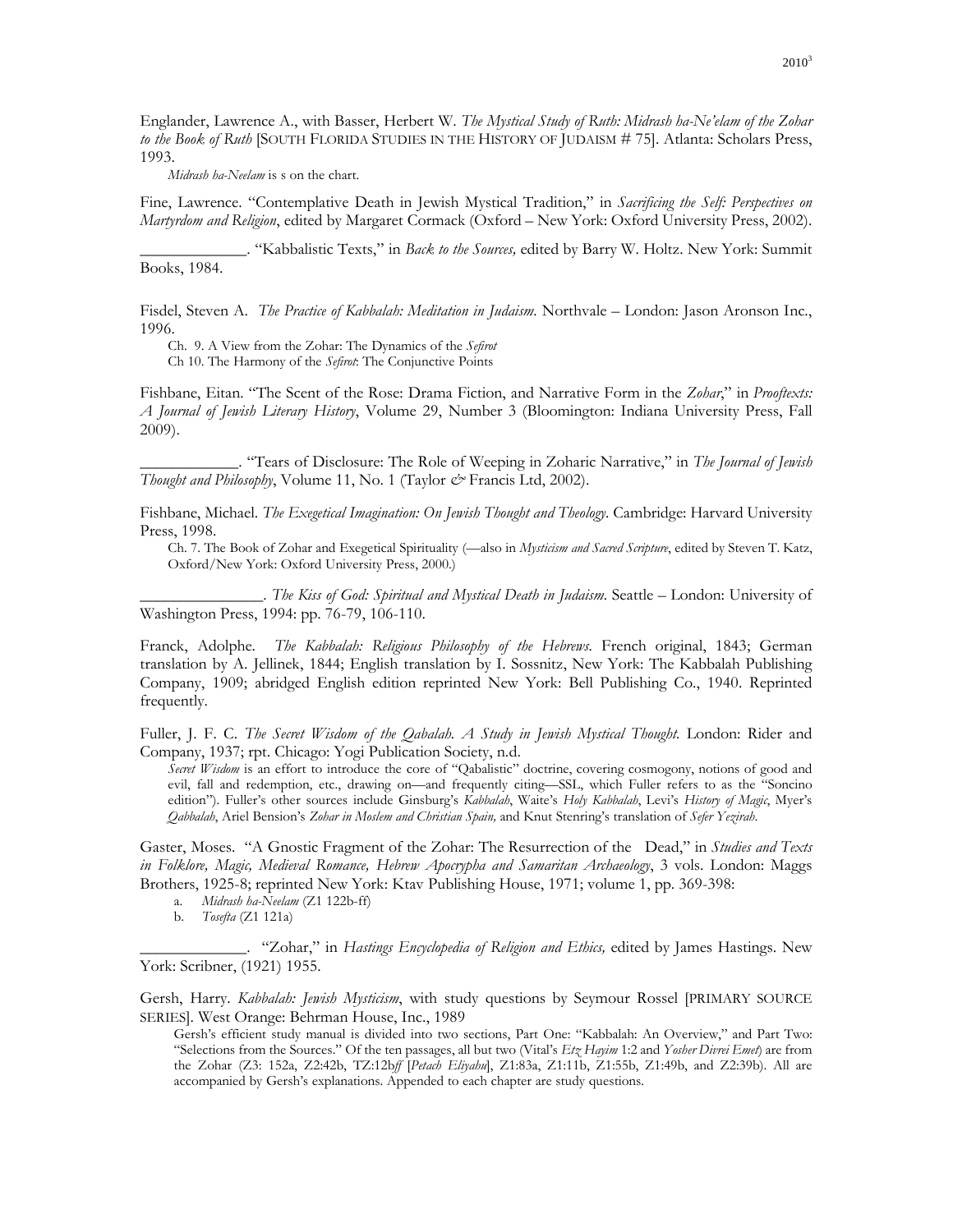\_\_\_\_\_\_\_\_\_\_. *The Sacred Books of the Jews.* New York: Stein & Day, 1968.

Chapter 13, "Mysticism: The Kabbalah and the Zohar," includes a passage from the Zohar (Z2:70a-76a) on physiognomy—an odd choice for a survey chapter.

Giller, Pinchas. *The Enlightened Will Shine: Symbolism and Theurgy in the Later Strata of the Zohar*. [SUNY SERIES IN JUDAICA, MYSTICISM, AND RELIGION]. Albany: State University of New York Press, 1993.

Later strata of the Zohar = *Raya Mehemna* and *Tikkunei Zohar*. This work has been cited as *The Tiqqunim: Symbolization and Theurgy.* 

\_\_\_\_\_\_\_\_\_\_\_\_. "Love and Upheaval in the Zohar's *Saba de Mishpatim*," in *The Journal of Jewish Thought and Philosophy*, vol. 7. (Harwood Academic Publishers GmbH, 1997).

This article reappears as Chapter 2 of *Reading the Zohar.* 

\_\_\_\_\_\_\_\_\_\_\_\_. "*Nesirah*: Myth and Androgeny in Late Kabbalistic Practice," in *The Journal of Jewish Thought and Philosophy*, VOLUME 12, NUMBER 3 (Leiden – Boston: Brill, 2003)

\_\_\_\_\_\_\_\_\_\_\_\_. *Reading the Zohar: The Sacred Text of Kabbalah..* New York: Oxford University Press, 2001. Giller discusses how the Zohar was interpreted by the Safed Kabbalists: Moses Cordovero and, particularly, Isaac Luria—with special attention to developments of the *Idrot*. English translations of *Sifra DeTzeniuta* and *Idra de bi Mashkana* are provided.

Ginsburg, Christian D. *The Kabbalah.* London: G. Routledge & Sons, 1864; reprinted with *The Essenes,* London: Routledge & Kegan Paul, 1956.

Ginsburg, Elliot K. The Sabbath in the Classical Kabbalah. [SUNY SERIES IN JUDAICA: HERMENEUTICS, MYSTICISM, AND RELIGION]. Albany: State University of New York Press, 1989.

Ginzberg, Louis. *Legends of the Jews.* [7 volumes]. Philadelphia: Jewish Publication Society of America, (1909-38) [2nd] 1937-66; reprinted Baltimore: Johns Hopkins University, 1998.

The Zohar is cited throughout Ginzberg's voluminous notes. See vol. 7, "Index of Passages," pp. 573-580. The 1956 abridged version, *Legends of the Bible* (Simon and Schuster) and the paperback reprint of it from 1961, *Legends of the Jews* (one volume), are not very helpful, having neither notes nor an index.

\_\_\_\_\_\_\_\_\_\_\_\_\_\_. *On Jewish Law and Lore.* Philadelphia: Jewish Publication Society of America, 1955; reprinted New York: Atheneum, 1981.

§ 4. Allegorical Interpretation of Scripture

Gondos, Andrea. "GO YOU FORTH!": THE CONSTRUCTION OF MEANING IN THE *ZOHAR*. M.A. thesis, Montreal: Concordia University, 2005.

"The thesis examines the hermeneutic structure of the *Parashat* "Lekh Lekhah" of the *Zohar*, arguably the most influential work of Jewish mysticism. The thesis argues and demonstrates that the *Zohar* continues the modes of classical midrashic exegesis through the incorporation of common stylistic and formal hermeneutical elements. At the same time, the thesis will also claim that the skillful use of hermeneutical and rhetorical techniques allows for the unique concealment and disclosure of esoteric-kabbalistic meaning. In order to show the idiosyncratic relationship between mystical content and narrative elements, the thesis focuses on the detailed examination of four areas: (1) the use of frequently recurring rhetorical and linguistic formularies in the text; (2) narrative characters and personalities; (3) the significance and depiction of theurgical activities; (4) the presence of various intertexts incorporated into the substructures of the *Zoharic* narrative." (ABSTRACT, page iii))

Grätz, H. *History of the Jews.* [6 volumes] English "…'done by various hands' and …afterwards …revised by me," *i.e.*, Bella Loewy. Philadelphia: The Jewish Publication Society of America, 1891-8.

See Volume IV, *From the Rise of the Kabbala (1270 C.E.) to the Permanent Settlement of the Marranos in Holland (1618 C.E.)*, Chapter I: "Cultivation of the Kabbala, and Proscription of Science." Regarding the Zohar, Grätz' attitude toward the subject is reflected in segment titles such as "The Impostor Moses de Leon" and "Forgeries of the Kabbalists."

Green, Arthur. *Keter: The Crown of God in Early Jewish Mysticism.* Princeton: Princeton University Press, 1997. See pp. 157-165, where two Zohar texts (Z3 209a and Z3 98a-b) are discussed. Writes Green, "Crowns and accounts of coronation are used by the Zohar with astounding frequency and in a great variety of ways" (p. 157).

\_\_\_\_\_\_\_\_\_\_\_\_. *A Guide to the Zohar*. Stanford: Stanford University Press, 2004.

<sup>§ 6.</sup> Cabala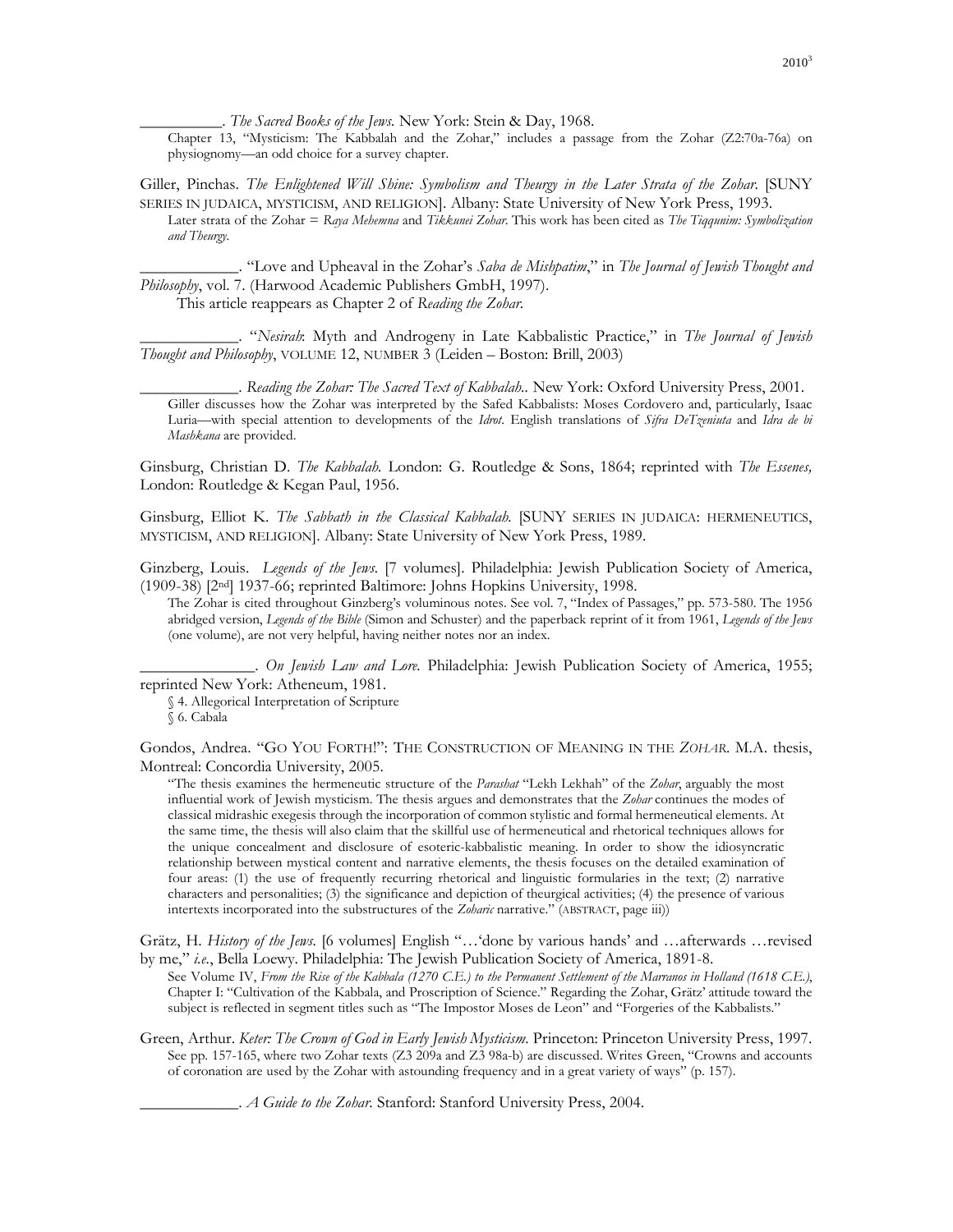This excellent introduction to the Zohar is the companion to the (proposed) 12-volume translation by Daniel C. Matt, *The Zohar* PRITZKER EDITION (Stanford: Stanford University Press, 2004—).

\_\_\_\_\_\_\_\_\_\_\_\_\_. "The SONG OF SONGS in Early Jewish Mysticism," in *Orim: A Jewish Journal at Yale*, vol. II, no. 2. (Spring 1987).

\_\_\_\_\_\_\_\_\_\_\_\_\_. "The Zohar: Jewish Mysticism in Medieval Spain," in *An Introduction to the Medieval Mystics of Europe*, edited by Paul Szarmach. Albany: State University of New York Press, 1984.

This superb piece is also in *Essential Papers on Kabbalah*, edited by Lawrence Fine (1995, New York University Press).

Greenstein, David. AIMLESS PILGRIMAGE: THE QUOTIDIAN UTOPIA OF THE ZOHAR. Ph.D. dissertation, New York: New York University, 2003.

Hall, Elton (intro). *In the Beginning: Bereshith.* Santa Barbara: Concord Grove Press, 1983. Contains Z1 15a-24b and 29a-32a. Beyond a few alterations to the opening lines of each section, this is simply an unacknowledged copy of SSL, which is problematic to begin with.

Hallamish, Moshe. *An Introduction to the Kabbalah.* [= *Mavo la-Kabbalah*] translated by Ruth Bar-Ilan *&* Ora Wiskind-Elper. Albany: State University of New York Press, 1999.

Haskell, Ellen. METAPHOR AND SYMBOLIC REPRESENTATION: THE IMAGE OF GOD AS SUCKLING MOTHER IN THIRTEENTH CENTURY KABBALAH. Ph.D. dissertation, Chicago: University of Chicago, 2005.

See especially CHAPTER FIVE, "The Image of God as Suckling Mother in *Sefer ha-Zohar*.

Hecker, Joel. *Mystical Bodies, Mystical Meals: Eating and Embodiment in Medieval Kabbalah*. Detroit: Wayne State University Press, 2005.

This book expands upon Hecker's Ph.D. dissertation, EACH MAN ATE AN ANGEL'S MEAL: EATING AND EMBODIMENT IN THE 'ZOHAR' (New York: New York University, 1996).

\_\_\_\_\_\_\_\_\_\_. "Mystical Eating and Food Practices in the *Zohar*," in *Judaism in Practice from the Middle Ages through the Early Modern Period* [PRINCETON READINGS IN RELIGIONS], edited by Lawrence Fine. Princeton and Oxford: Princeton University Press, 2001.

Hellner-Eshed, Melila. *A River Flows from Eden: The Language of Mystical Experience in the Zohar*. [= *Ve-nahar yotzei me-'Eden*] translated from the Hebrew by Nathan Wolski. Stanford: Stanford University Press, 2009.

Heschel, Abraham J. "The Mystical Element in Judaism," in *The Jews: Their History, Culture and Religion*, Volume 2 (of 4), ed. Louis Finkelstein. Philadelphia: The Jewish Publication Society of America, 1949.

Huss, Boaz. "Admiration and Disgust: The Ambivalent Re-Canonization of thre *Zohar* in the Modern Period," in *Study and Knowledge in Jewish Thought*, VOLUME 1, edited by Howard Kreisel [THE GOLDSTEIN-GOREN LIBRARY OF JEWISH THOUGHT, Publication no. 4]. Beer-Sheva: Ben-Gurion University of the Negev Press, 2006.

\_\_\_\_\_\_\_\_\_. "The Anthological Interpretation: The Emergence of Anthologies of Zohar Commentaries in the Seventeenth Century," in *Prooftexts: A Journal of Jewish Literary History*, Volume 19, Number 1, Special Issue: THE JEWISH ANTHOLOGICAL IMAGINATION, Part 3. Baltimore: The Johns Hopkins University Press, January 1999.

\_\_\_\_\_\_\_\_\_. "*Sefer ha-Zohar* as a Canonical, Sacred and Holy Text: Changing Perspectives of the Book of Splendor between the Thirteenth and Eighteenth Centuries," in *The Journal of Jewish Thought and Philosophy*, vol. 7. Harwood Academic Publishers GmbH, 1998.

\_\_\_\_\_\_\_\_\_. "The Text and Context of the 1684 Sulzbach Edition of the *Zohar*," in *Tradition, Heterodoxy and Religious Culture: Judaism and Christianity in the Early Modern Period*, edited by Chanita Goodblatt and Howard Kreisel [THE GOLDSTEIN-GOREN LIBRARY OF JEWISH THOUGHT, Publication no. 6]. Beer-Sheva: Ben-Gurion University of the Negev Press, 2006.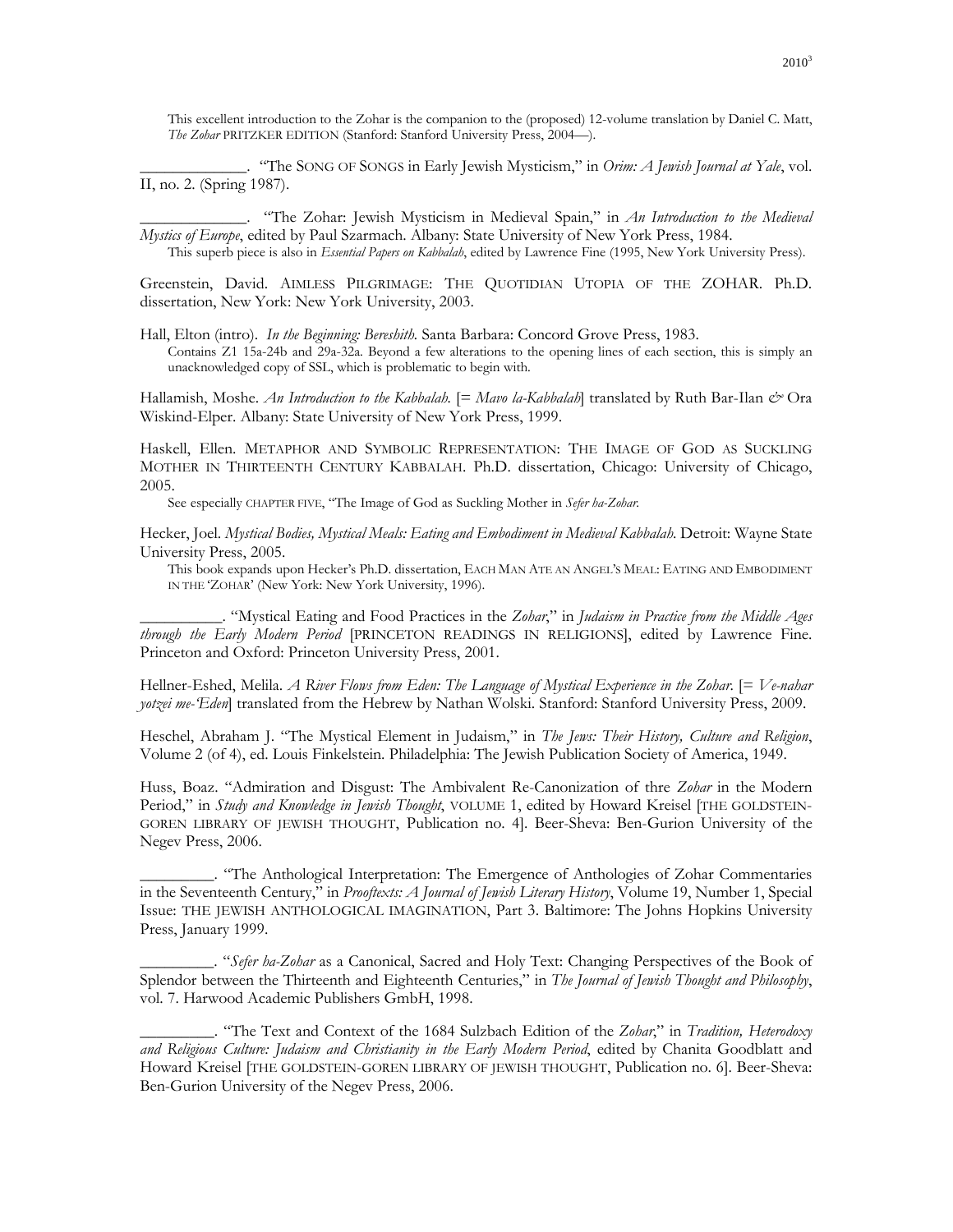Idel, Moshe. *Absorbing Perfections: Kabbalah and Interpretation*. New Haven – London: Yale University Press, 2002.

There are countless references to the Zohar in this work; see in particular pp. 101-2 "Infinities of the *Zohar*" and the segment which follows; and pp. 304-11, "The Hidden Layer of Torah as a Maiden," "Massive Remytholization of the Biblical Text in the *Zohar*," and "Sexual Polarization as a Zoharic Exegetical Device."

\_\_\_\_\_\_\_\_\_\_\_. *Ascensions on High in Jewish Mysticism: Pillars, Lines, and Ladders*. Budapest – New York: Central European University Press, 2005: Chapter 2, §§ 6 and 7, "The Zohar and the Luminous Pillar" and "The Human Righteous as a Pillar in the Zohar."

\_\_\_\_\_\_\_\_\_\_\_. *Ben: Sonship and Jewish Mysticism* [THE KOGOD LIBRARY OF JUDAIC STUDIES 5]. London – New York: Shalom Hartman Institute/Continuum, 2007: Chapter 4, § 4. THE BOOK OF THE *ZOHAR*, § 5. ENOCH AS THE SON OF ADAM IN THE *ZOHAR*, § 6. TWO FACES/HEADS ON HIGH IN ZOHARIC THEOSOPHY AND EARLIER SOURCES, § 9. THE LATER FORMS OF THE ZOHARIC LITERATURE: *TIQQUNEI ZOHAR* AND *RA'YA' MEHEIMNA'*.

\_\_\_\_\_\_\_\_\_\_\_. *Kabbalah: New Perspectives.* New Haven: Yale University Press, 1988.

\_\_\_\_\_\_\_\_\_\_\_. *Messianic Mystics.* New Haven: Yale University Press, 1998: Chapter Three. "Concepts of Messiah in the Thirteenth and Fourteenth Centuries: Theosophical Forms of Kabbalah."

\_\_\_\_\_\_\_\_\_\_\_. "The Image of Man Above the *Sefirot*: R. David ben Yehuda he-Hasid's Theosophy of Ten Supernal *Sahsahot* and Its Reverberations," in *Kabbalah: Journal for the Study of Jewish Mystical Texts*, vol. 20, edited by Daniel Abrams. Los Angeles: Cherub Press, 2009.

\_\_\_\_\_\_\_\_\_\_\_. "The Zohar as Exegesis," in *Mysticism and Sacred Scripture*, edited by Steven T. Katz. Oxford – New York: Oxford University Press, 2000.

Jacobs, Louis. *Jewish Ethics, Philosophy and Mysticism* [CHAIN OF TRADITION SERIES, vol. 2]. New York: Behrman House, Inc., 1969: Ch. 20. Elijah's Mystical Prayer (*Tikkunei Zohar* 12b-ff), Ch. 21. The Soul of the Torah (Z3 152a)

\_\_\_\_\_\_\_\_\_\_\_\_\_. *Jewish Mystical Testimonies.* New York: Schocken Books, 1976. Ch. 8. The Zohar on the High Priest's Ecstasy (Z3 67a, 102a)

Kaplan, Aryeh. *Meditation and Kabbalah.* York Beach: Samuel Weiser, Inc., 1982. "The Zohar" (pp. 28-34 contains translated excerpts) "Publication of the Zohar" (pp. 147-54)

Keiner, Ronald C. "The Status of Astrology in Jewish Mysticism: From *Sefer Yesira* to the *Zohar*," in *Jerusalem Studies in Jewish Thought*, vol. 6 (3-4) (English section, pp. 1-42), edited by Joseph Dan. Jerusalem: Hebrew University, 1987.

\_\_\_\_\_\_\_\_\_\_\_\_\_\_. "The Image of Islam in the Zohar," in *Jerusalem Studies in Jewish Thought*, vol. 8 (English section, pp. 43-65), edited by Joseph Dan. Jerusalem: Hebrew University, 1989.

Koren, Sharon Faye. "THE WOMAN FROM WHOM GOD WANDERS": THE MENSTRUANT IN MEDIEVAL JEWISH MYSTICISM. PhD dissertation, New Haven: Yale University, 1999.

Krakovsky, Rabbi Levi I. *The Omnipotent Light Revealed: Wisdom of the Kabbalah*. Hollywood: Kabbalah Culture Society of America, 1939; rpt. Brooklyn: Yesod Publishers, n.d. (ca. 1970).

Admonition and apologetic burden this introduction to the Zohar and Kabbalah by a follower of Rabbi Yehuda Ashlag.

Lachter, Hartley. PARADOX AND MYSTICAL UNION IN THE ZOHAR. PhD dissertation, New York: New York University, 2004.

The paradoxes are those "the Zohar maintains regarding the being of the world and the human self. … [T]he Zohar presents a picture of reality in which the cosmos and the human self are both one with and other than God simultaneously." (from the ABSTRACT, p. v) "Becoming one with God is a central aspect of the dialectical worldview of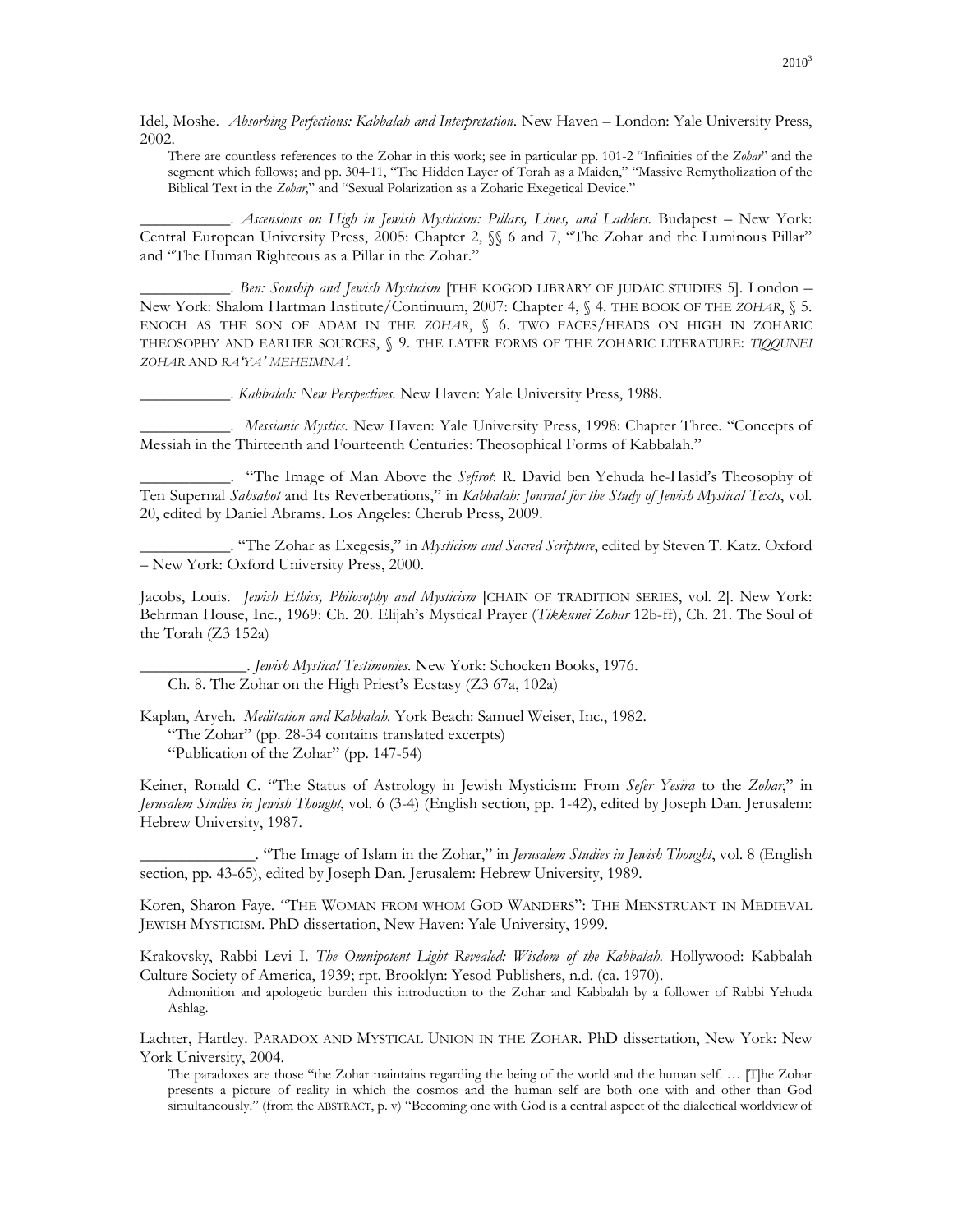the Zohar in a way that does not resolve the tension of these paradoxes. Moreover, mystical annihilation itself is paradoxical, in that the unification of the self with God is also a unification of the cosmos and the divine self with transcendence in a way that is both annihilative, yet renewing and sustaining." (p. 270)

Laitman, Rabbi Michael. See above: "Ashlag."

Laitman, Rav Michael. *The Zohar. Annotations to the Ashlag Commentary*. Toronto – Brooklyn: Laitman Kabbalah Publishers, 2009.

"This book offers a semantic translation of *The Zohar* itself, Rabbi Ashlag's *The Sulam* commentary, and my own explanations. The book also contains the first part of *The Book of Zohar—Hakdamat Sefer Sefer HaZohar (Introduction of The Book of Zohar*)." —*The Zohar*, page 18.

Levi, Eliphas. *The Book of Splendours: The Inner Mysteries of Qabalism, Its Relationship to Freemasonry, Numerology and Tarot*. Originally published 1894; reprinted New York: Samuel Weiser, 1973.

Levi includes a compacted paraphrase of *Idra Rabba* (though Levi refers to it as "The Idra Suta") which can be compared with Mathers' rendition: the divisions and subheadings correspond, indicating that Levi's source was also Knorr von Rosenroth's *Kabbala Denudata.*

Liebes, Yehuda. "The Kabbalistic Myth as Told by Orpheus," in *Studies in Jewish Myth and Jewish Messianism.* [SUNY SERIES IN JUDAICA: HERMENEUTICS, MYSTICISM, AND RELIGION]. Albany: State University of New York, 1993.

\_\_\_\_\_\_\_\_\_\_\_\_\_. "Myth vs Symbol in the Zohar and in Lurianic Kabbalah," in *Essential Papers on Kabbalah,* edited by Lawrence Fine. New York: NYU Press, 1995.

Studies in the Zohar. **[SUNY SERIES IN JUDAICA: HERMENEUTICS, MYSTICISM, AND** RELIGION, AND RELIGION]. Albany: State University of New York Press, 1993.

- 1. The Messiah of the Zohar
- 2. How the Zohar Was Written
- 3. Christian Influences on the Zohar

Lodahl, Michael E. *Shekhinah/Spirit: Divine Presence in Jewish and Christian Religion* [A Stimulus Book: STUDIES IN JUDAISM AND CHRISTIANITY] New York – Mahwah: Paulist Press, 1992.

See especially PART II, § 3.a. "The Zohar Encountering Evil."

Mathers, S. L. M. *The Kabbalah Unveiled.* London: George Redway, 1887; reprinted New York: Samuel Weiser, 1968, and reprinted frequently since.

Contains *Sifre deTzeniuta, Idra Rabba,* and *Idra Zutta* (b, c, and d on the chart) in English. Mathers translated these texts from the Latin of Knorr von Rosenroth (*Kabbala Denudata*, tom. II, Sulzbach: 1677-84). Notes and glosses included by Rosenroth are incorporated into Mathers' translation, along with Mathers' own additions and notes. With all of this extra material, much of which is quite off the mark, this is not a clear presentation of these subtle, important texts. Ironically, it is the *only* version which has been reprinted—several times at that. The most recent example:

*The Kabbalah: The Essential Texts from the Zohar*, with a foreword by Z'ev ben Shimon Halevi (SACRED TEXTS). London: Watkins, 2005.

Matt, Daniel C. *The Essential Kabbalah: The Heart of Jewish Mysticism.* San Francisco: HarperSanFrancisco (a division of HarperCollins, New York) 1994.

Includes a handful of Zohar passages, nearly all from Matt's *Zohar.*

\_\_\_\_\_\_\_\_\_\_\_\_\_. "`New-Ancient Words': The Aura of Secrecy in the Zohar," in *Gershom Scholem's*  MAJOR TRENDS IN JEWISH MYSTICISM *50 Years After.* [PROCEEDINGS OF THE SIXTH INTERNATIONAL ONFERENCE ON THE HISTORY OF JEWISH MYSTICISM], edited by Peter Schäfer and Joseph Dan. Tübingen: J. C. B. Mohr [Paul Siebeck], 1993.

\_\_\_\_\_\_\_\_\_\_\_\_\_. *Sefer Mar'ot ha-Zove'ot* (in Hebrew): R. David ben Yehuda he-Hasid. *The Book of Mirrors*  [BROWN JUDAIC STUDIES, Number 30] Chico: Scholars Press, 1982.

"An important feature of *The Book of Mirrors* is the large number of passages from the Zohar which Rabbi David translates into Hebrew from the original pseudo-Aramaic. His renderings represent the first lengthy translations of the Zohar. Through them we see how a contemporary Kabbalist read and understood (sometimes misunderstood) the seminal Work of Kabbalah" (HUCA 51, p. 129). The Scholars Press edition of *Book of Mirrors* is a slightly revised version of Matt's Ph.D dissertation, *SEFER MAR'OT HA-ZOVE'OT by Rabbi David ben Yehudah he-Hasid: Text and Study*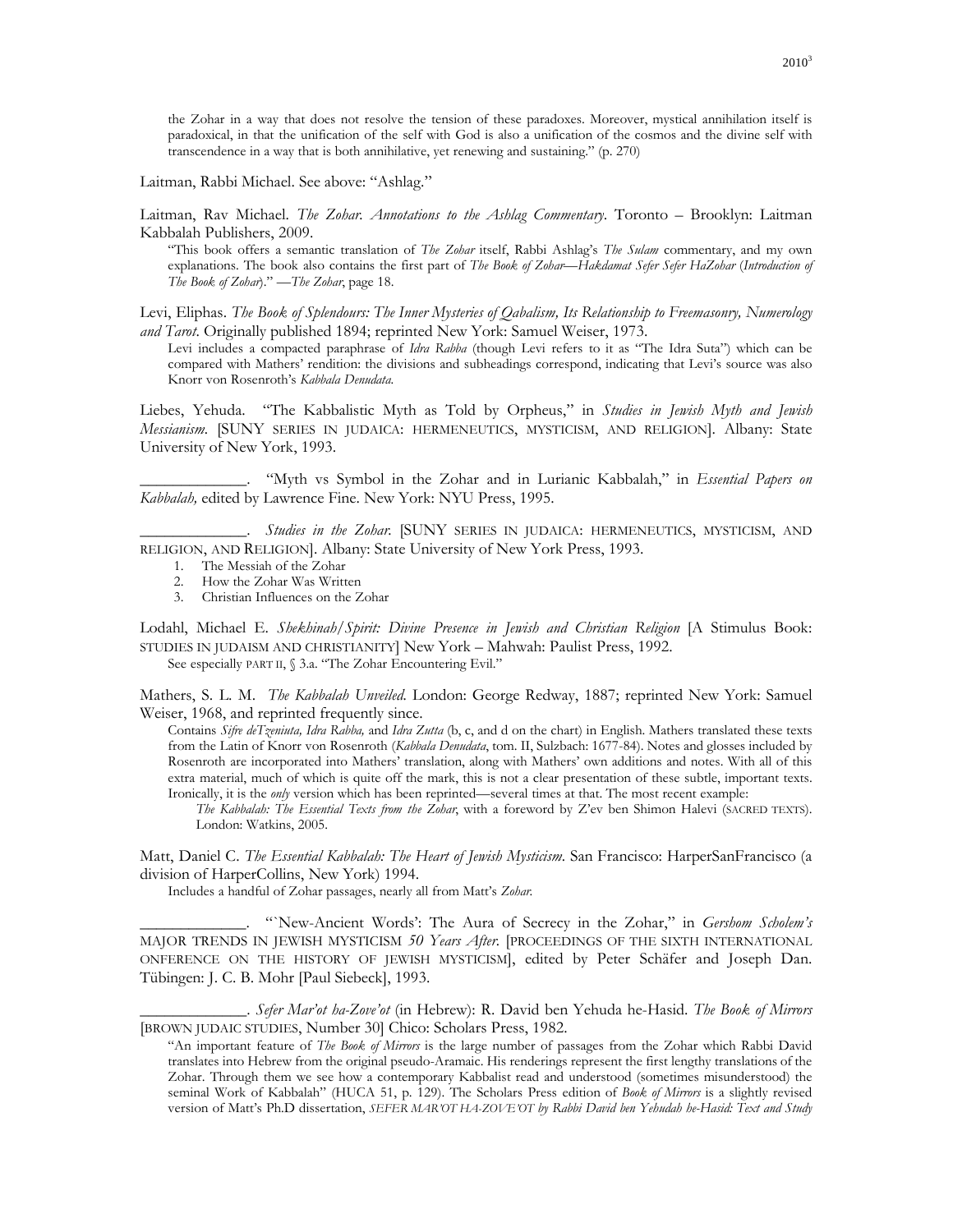(Waltham: Brandeis University, 1978), available from UMI at www.il.proquest.com—easier to obtain than the book. A revision of Matt's English introduction appears as "David ben Yehuda Hehasid and His *Book of Mirrors*" in *Hebrew Union College Annual*, vol. 51 (Cincinnati: 1980)

\_\_\_\_\_\_\_\_\_\_\_\_\_. *Zohar: Annotated & Explained.* [SKYLIGHT ILLUMINATIONS Series]. Woodstock [VT]: Skylight Paths Publishing, 2002.

\_\_\_\_\_\_\_\_\_\_\_\_\_. *Zohar—The Book of Enlightenment.* [THE CLASSICS OF WESTERN SPIRITUALITY]. Ramsey: Paulist Press, 1983.

\_\_\_\_\_\_\_\_\_\_\_\_\_. *The Zohar*. PRITZKER EDITION. Stanford: Stanford University Press, 2004.

- VOLUME I: Diagram of the Ten Sefirot, *Foreword* by Margot Pritzker, *Translator's Introduction* by Daniel C. Matt, *Acknowledgements*, *Introduction* by Arthur Green, *Haqdamat Sefer ha-Zohar*, *Parashat Be-Reshit*, *Parashat Noah*.
- VOLUME II: Diagram of the Ten Sefirot, *Parashat Lekh Lekha*, *Parashat Va-Yera*, *Parashat Hayyei Sarah*, *Parashat Toledot*, *Parashat Va-Yetse*.

—2006.

- VOLUME III: Diagram of the Ten Sefirot, *Preface* by Daniel Matt, *Parashat va-Yishlah, Parashat Va-Yeshev, Parashat Mi-Qets, Parashat Va-Yiggash, Parashat Va-Yhi*.
- —2007
- VOLUME IV: Diagram of the Ten Sefirot, *Preface* by Daniel Matt, *Parashat Shemot, Parashat Va-Era, Parashat Bo, Parashat Be-Shallah, Parashet Yitro*

—2009

• VOLUME V: Diagram of the Ten Sefirot, *Preface* by Daniel Matt, *Parashat Mishpatim (Sava de-Mishpatim)* plus commentary, *Parashat Terumah* plus commentary, *Sifre di-Tsniuta.*

McGinn, Bernard. "The Language of Love in Christian and Jewish Mysticism," in *Mysticism and Language*, edited by Steven T. Katz. Oxford and New York: Oxford University Press, 1992.

Meltzer, David (ed). *The Secret Garden: An Anthology in the Kabbalah.* New York: The Seabury Press, 1976: Part Six. Hechaloth, Petach Eliyahu.

Though the editor claimed that neither of these items from the Zohar had been previously translated, the so-called "Hechaloth" (*hekhalot*) section had already appeared in English several times:

- a. in SSL (1931-4) vol. 3, pp. 130-7, in a section which, in SSL, is rightly referred to as *Raya Mehemna*;
- b. in Scholem's reader (1949), pp. 77-81;
- c. in R. Yehuda Ashlag's *Entrance to the Zohar* (1974), pp. 143-52, though this rendering appears to be paraphrased.

Translations of "Petach Eliyahu," a hymn from *Tikkunei Zohar*, had also previously appeared in English:

- a. in Raphael Ben Zion's *Way of the Faithful* (1945), pp. 5-7; this collection was reprinted in the early 'seventies by Yesod under the title *Anthology of Jewish Mysticism* (reprinted again in 1981 by Judaica Press, New York);
- b. in Louis Jacobs' *Jewish Ethics, Philosophy and Mysticism* (1959) Chapter 20.

In *The Secret Garden* (p. 149), the Zohar segment there called "Hechaloth" was mistakenly numbered Z1 42b-43a, which, if correct, would set this passage into the first of the *Hekhalot* sections. However, the correct number for the section given is Z2 42a-43b, which is, in fact, part of *Raya Mehemna*.

Meroz, Ronit. "Middle Eastern Origins of Kabbalah," in *The Journal for the Study of Sephardic and Mizrahi Jewry*, Volume 1, Issue 1 (February 2007), edited by Zion Zohar, on-line at http://sephardic.fiu.edu/journal/.

\_\_\_\_\_\_\_\_\_\_. "Zoharic Narratives and Their Adaptations," in *Hispania Judaica Bulletin* 3, edited by Yorn Assis and Raquel Ibanez-Sperber. The Hebrew University of Jerusalem, 2000, online at http://jewish.huji.ac.il/Publications/hispaniaju/hispjudbul3-prel.pdf (off-line, May 2007)

Miller, Moshe. *Zohar: Selections Translated and Annotated by Moshe Miller*. Morristown: Fiftieth Gate Publications and Seminars, 2000.

website: http://kabbalah\_1.tripod.com/kabbalah/id2.html

Moses de Leon. "Jacob's Journey," translated and annotated by Daniel Matt in *Fiction*, vol. 7, nos. 1-2: RABBINIC FANTASY. New York: The City College of New York / CUNY, 1983.

Also in Matt's *Zohar*, pp. 75-9.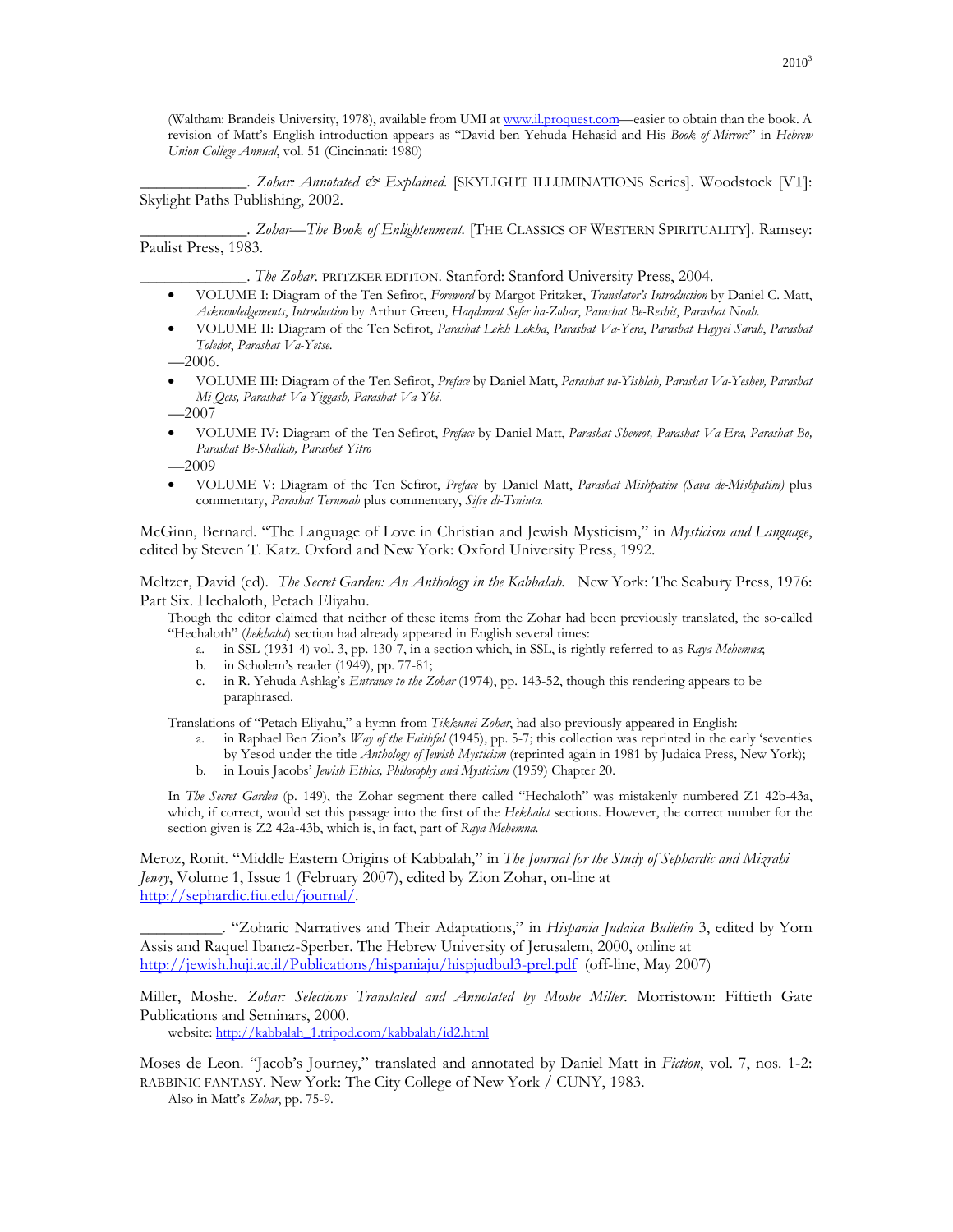Muller, Ernst. *History of Jewish Mysticism,* translated by Maurice Simon. Oxford: East and West Library, 1946; reprinted, New York: Yesod Publishers, n.d.: The Zohar–study: pp. 84-119; translated excerpts: pp. 174-80.

Myer, Isaac. *Qabbalah. The Philosophical Writings of…Ibn Gebirol…and Their Connection with the Hebrew Qabbalah and Sepher ha-Zohar…*Philadelphia: privately printed, 1888; reprinted New York: Samuel Weiser, 1974; reprinted San Diego: Wizards Bookshelf, 1988.

Zohar excerpts in Chapters 3, 4, 18, 19, 20, and Appendix A.

Neubauer, A. "The Bahir and the Zohar," in *Jewish Quarterly Review*, original series, vol. 4 (1892). Neubauer disputes the antiquity of both texts. He includes translations from Meir ben Simeon of Narbonne (1245) on the Book *Bahir* and from Isaac of Acco's letter on the Zohar.

Nurho de Manhar. *Zohar. Bereshith-Genesis.* Originally published in serial form in *The Word* (monthly), edited by H. W. Percival, New York: Theosophical Publishing Company, 1900-14; reprinted San Diego: Wizards Bookshelf, 1978 and 1980 [as part of THE SECRET DOCTRINE REFERENCE SERIES].

Nurho offers the first three portions of the running commentary (Z1 1a-96b), including sections omitted by SSL (e.g., the first scheme of the *hekhalot.* This version is a "non-literal" translation rendered in the light of Mme. Blavatsky's teachings, and throughout there are explanatory notes drawn from her works. Nurho de Manhar was William Williams, an early member of the Golden Dawn.

Orr, Leonard. "Delineating the Tradition: Merkabah and Zoharic Mysticism," in *Studia Mystica*, vol. 2, no. 1 (Sacrimento: California State University, 1979).

Patai, Raphael. *Gates to the Old City: A Book of Jewish Legends*. New York: Avon Books, 1980. Ch. 5. "Kabbala."

Excerpts of the Zohar; see especially those listed on the divisions chart: P(G)

\_\_\_\_\_\_\_\_\_\_\_\_\_. *The Hebrew Goddess.* New York: Ktav Publishing House, 1967; reprinted New York: Discus/Avon, 1978: Ch. V. "The Kabbalistic Tetrad"; Ch. VI. "The Goddess of the Kabbala"

\_\_\_\_\_\_\_\_\_\_\_\_\_. *The Messiah Texts.* New York: Avon Books, 1979. Zohar excerpts throughout; see especially those listed on the divisions chart: P(M).

\_\_\_\_\_\_\_\_\_\_\_\_\_. *The Jewish Alchemists: A History and Source Book.* Princeton: Princeton University Press, 1994: Ch. 12. Kabbalah and Alchemy, § "Moses de Leon" (pp. 160-6)

Translated passages: Z1 249b-50a, Z2 23a, Z2 23b-24b, Z2 73a-b, along with excerpts from de Leon's *Sefer Sheqel ha-Qodesh.*

Rankin, Oliver Shaw. *Jewish Religious Polemic.* [LANGUAGE AND LITERATURE No. 9]. London: Edinburgh University Publications, 1956.

Ch. VI. Introduction to the Letter of Rittangel and the Jew of Amsterdam

Ch. VII. The Letters Translated

Ch. VIII. Rittangel, The Mystic – the Zoharic Passage in the Letters

Raphael, Simcha Paull. *Jewish Views of the Afterlife.* Northvale – London: Jason Aronson, Inc., 1994. Ch. 8. The Afterlife Journey of the Soul in Kabbalah

Rojtman, Betty. *Black Fire on White Fire. An Essay on Jewish Hermeneutics, from Midrash to Kabbalah.* Berkeley-Los Angeles-London: University of California Press, 1998: "Conclusion" (pp. 149-163)

Rosenberg, David. *Dreams of Being Eaten Alive: The Literary Core of the Kabbalah.* New York: Harmony Books, 2000.

"New Translations of the Kabbalah," primarily Zohar (along with passages from *Midrash Rabba, Sefer ha-Bahir,* and *Sefer Yetzirah*), gathered according to theme.

Rosenberg, Roy A. *The Anatomy of God.* New York: Ktav Publishing House, 1973.

Rosenberg's is one of the better translations of *Sifre deTzeniuta* and the *Idrot* (b, c, d, and e on the divisions chart; Rosenberg is keyed as RR).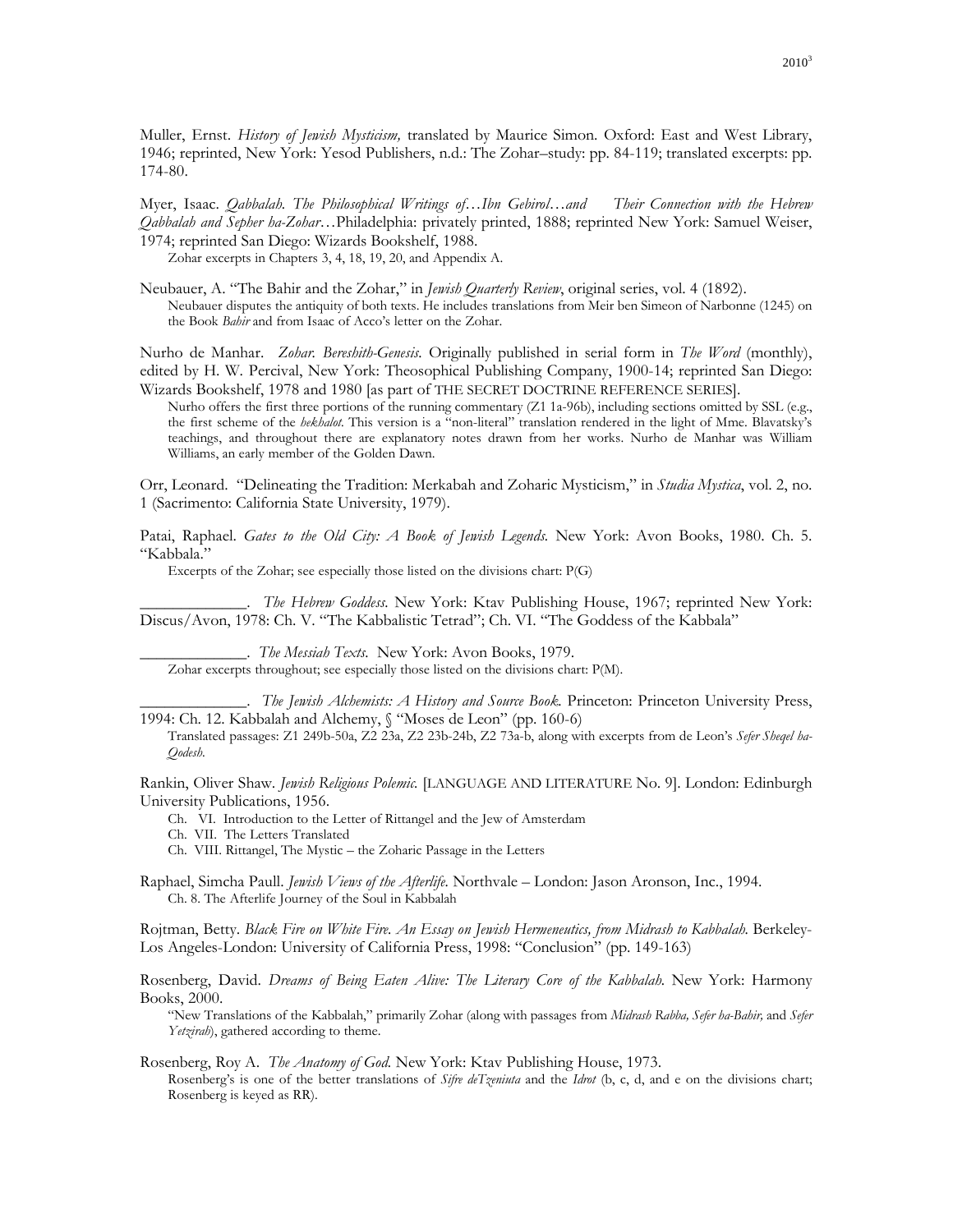Runes, Dagobart D. *Wisdom of the Kabbalah.* New York: Philosophical Library, 1957. The text portion of Mathers' *Kabbalah Unveiled.*

Sassoon, George; and Dale, Rodney. *The Kabbalah Decoded: Mysteries of the Zohar.* London: Duckworth, 1978.

*Kabbalah Decoded* gives yet another translation of *Sifre deTzeniuta* and the *Idrot* (*b-e* on the chart), though with a unique purpose. Sassoon and Dale see in these texts a technical manual for a "manna machine," thus offering a "nonmystical" explanation of how the Jews were fed in the wilderness. This theory is exhaustively developed in *The Manna Machine* (London: Sidgwick and Jackson, 1978) by the same authors, in which they "lay bare the description [of the Ancient of Days of the Zohar] in all its anthropomorphic detail, matching it piece by piece to similar machines made today for oxygen regeneration and food production in closed environments." They theorize that this manna machine was brought down by a being from outer space, who set it up to help the Jews. In spite of this far-flung interpretation, *The Kabbalah Decoded* offers a clear, "literal" translation of the texts from the original Aramaic, with many interesting notes on the peculiar language of the Zohar.

Schachter, Zalman. *Fragments of a Future Scroll: Hassidism for the Aquarian Age.* Germantown: Leaves of Grass, 1975: Appendix 2. Petach Eliyahu from Tikuney Zohar

(The same translation appears in Meltzer's *Secret Garden.*)

Schaya, Leo. *The Universal Meaning of the Kabbalah.* French original: *L'Homme et l'Absolu selon la Kabbale*. Paris: Editions Buchet/Chastel, Correa, 1958; English translation, London: George Allen and Unwin Ltd, 1971; reprinted Secaucus: University Books, 1972.

One of the better popular books of (Zoharic) Kabbalah.

Schneider, Sarah. "Constriction Precedes Expanse: The Woodgatherer Was Tslafchad – R. Yehuda Ashlag's Commentary on *Zohar* 3:157a," in *Kabbalistic Writings on the Nature of Masculine and Feminine*. Northvale – Jerusalem: Jason Aronson Inc., 2001

Scholem, Gershom. "Colours and Their Symbolism in Jewish Tradition and Mysticism," in *Diogenes*, nos. 108 (Part I) and 109 (Part II). Firenze: Casalini Libri, 1979-80.

\_\_\_\_\_\_\_\_\_\_\_\_\_\_\_. *Kabbalah.* [articles collected from *Encyclopedia Judaica*]. Jerusalem – New York: Keter Publishing House and Times Books, 1974; reprinted New York: Meridian, 1978; and New York: Dorset Press, 1987: See especially pp. 57-61 and 213-43.

\_\_\_\_\_\_\_\_\_\_\_\_\_\_\_. *Major Trends in Jewish Mysticism.* Jerusalem: Schocken Publishing House, 1941; reprinted frequently: New York: Schocken Books.

Fifth Lecture. The Zohar 1. The Book and Its Author

Sixth Lecture. The Zohar 2. The Theosophic Doctrine of the Zohar

\_\_\_\_\_\_\_\_\_\_\_\_\_\_\_. *Zohar – The Book of Splendor. Basic Readings from the Kabbalah.* New York: Schocken Books, 1949; reprinted 1963 and subsequently.

Schwartz, Howard. *Gabriel's Palace: Jewish Mystical Tales.* New York - Oxford: Oxford University Press, 1993.

| (ZH 26b)                                                                                                                                                                                       |
|------------------------------------------------------------------------------------------------------------------------------------------------------------------------------------------------|
| $(Z2\ 14a-15a)$                                                                                                                                                                                |
| $(Z1 5a-7b)$                                                                                                                                                                                   |
| (Z2 13a-b; Z1 1721-b)                                                                                                                                                                          |
| $(Z1 117b-118a)$                                                                                                                                                                               |
| $(Z1 4a-b)$                                                                                                                                                                                    |
| $(Z1 216b-217a)$                                                                                                                                                                               |
| 22. The Decree<br>23. The Curtain of Fire<br>24. A Saint from the Other World<br>25. The Golden Scepter<br>26. The Book of Adam<br>28. The Celestial Academy<br>29. The Book of Flying Letters |

Sears, David. *The Vision of Eden: Animal Welfare and Vegetarianism in Jewish Law and Mysticism*, Spring Valley: Orot, Inc., 2003.

Segal, Eliezer. "The Exegetical Craft of the Zohar: Toward an Appreciation," in *AJS Review*, vol. 17, no.1. Cambridge: Association for Jewish Studies, 1992.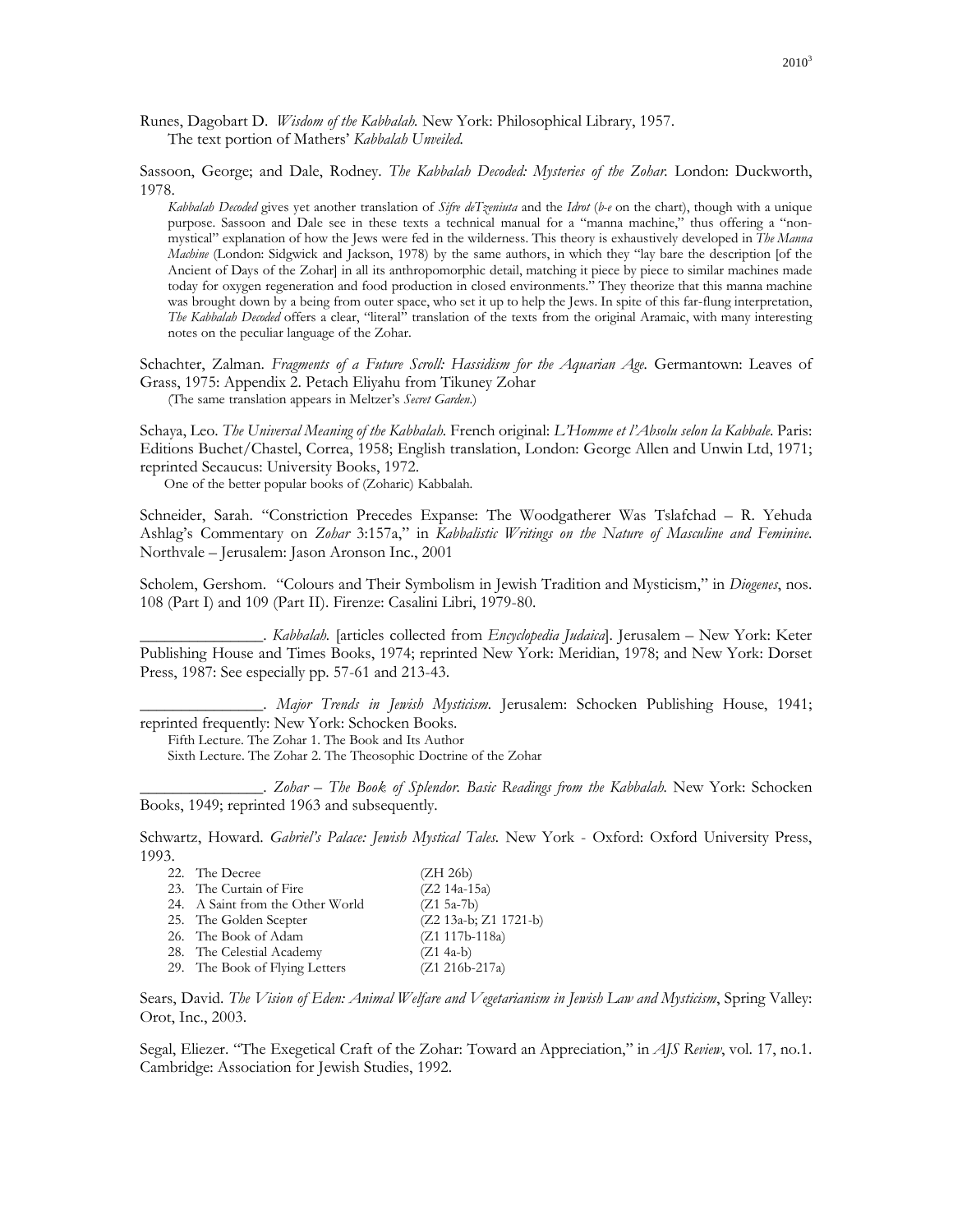Seidenberg, David Ross Mevorach. CROSSING THE THRESHOLD: GOD'S IMAGE IN THE MORE-THAN HUMAN WORLD. "Deep" EcoTheology Drawn from Midrashic and Kabbalistic Sources. PhD dissertation, New York: Jewish Theological Seminary of America, 2002.

"Chapters on Kabbalah will [cover] some of the analogues for tselem that are used in Zoharic literature to extend the divine image to aspects of the created world. The midrashic notion that the human unites heaven and earth through being in the tselem of the 'upper ones' or heavens will be compared with the ideas that evolved in Kabbalah, especially in Yosef Ashkenazi and Isaiah Horowitz, in which the tselem within the human is comprised of the image of all beings and levels of creation." (from the ABSTRACT)

Siegel, Andrea. "The Shekhinah: Foundation for Feminist Symbol? Relationship to the Mystic in Zoharic Theosophy," in *'Iggrot ha'Ari—The Lion's Letters* [COLUMBIA UNIVERSITY STUDENT JOURNAL OF JEWISH SCHOLARSHIP], Volume 1, Issue 1 (Spring 1997/5757).

Simon, Maurice; Sperling, Harry; and Levertoff, Paul. *The Zohar.* [5 vols.] London: Soncino Press, 1931-4; reprinted frequently by Soncino Press (New York); student edition by Rebecca Bennet, New York.

Spector, Sheila A. *Jewish Mysticism: An Annotated Bibliography on the Kabbalah in English*. New York – London: Garland Publishing Group, 1984.

§ I of *Jewish Mysticism*, "The Zohar," lists a total of eighteen primary and thirteen secondary sources, some of which I have not seen. Of these, Spector includes

Primary Sources:

- I3: *Hebrew Literature, Comprising Talmudic Treatises, Hebrew Melodies and the Kabbalah Unveiled*. Intro. Epiphanius Wilson. New York: Colonial Press, 1901. (anthology; the *Kabbalah Unveiled* portion is, indeed, from Mathers)
- I8: Caplan, Samuel; and Harold U. Ribalow, eds. *The Great Jewish Books and Their Influences on History.* New York: Horizon Press, 1952; [rpt] New York, Washington Square Press, 1963.
- I10: Shahn, Ben. *The Alphabet of Creation: An Ancient Legend from the Zohar*. With drawings by Ben Shahn. New York: Schocken Books, 1954. (rpt. 1965, 1982. I have seen this; the whole production has always struck me as rather cutesy. The text is from SSL.—*DK*)
- I11: Glatzer, Nahum N., ed. "Mystic Drama of Jerusalem: From the Zohar." *Commentary* 21 (1956), 365-66.
- I14: Horowitz, Michael, ed. *A Freak's Anthology: Being Golden Hits from Buddha to Kubrick.* Edited with Countercultural Commentary. Los Angeles: Sherbourne Press, Inc., 1972. Selections from Scholem's *Zohar: Book of Splendor* (THE BEGINNING and THE TEN SEFIROT) prefaced by the editor's commentary (pp. 81-93).

Secondary Sources:

- I19: Rubinsohn, Theoph. "The System of the Jewish Cabbalah, as Developed in the Zohar." *Bibliotheca Sacra and American Biblical Repository* 9 (1852), 563-81.
- I20: Fluegel, Maurice. "Philosophy and Qabbala: The Zohar, Copernicus and Modern Astronomy." *Menorah* 29 (1900), 77-84. (translates ZIII 9-10)
- I21: Gaster, Moses. "The Origin and Antiquity of the Zohar." *Israel's Messenger* (Shanghai) 3.10 (Ellul 3rd, 5606 / August 23, 1906), ed. N. B. Ezra.
- I22: Pick, Bernard. "The Zohar and Its Influence on the Cabala." *Open Court* 24 (1910), 233-43.
- I27: Garstin, E. J. Langford. "The Doctrine of 'The Son' in the Zohar." *Search Quarterly* 3 (1933), 286-302.
- I28: Levertoff, Paul P. "Some Aspects of Jewish Mysticism." *Journal of the Transactions of the Victoria Institute, or Philosophical Society of Great Britain* 65 (1933), 71-87. (Excerpts from Levertoff's portions of SSL. —DK)
- I29: Stern, S.M. "Rationalism and Kabbalists in Medieval Allegory." *Journal of Jewish Studies* 6 (1955), 73-86.
- I31: Wijnhoven, Jochanan H. A. "The Zohar and the Proselyte" in *Texts and Responses: Studies Presented to Nahum N. Glatzer on the Occasion of His Seventieth Birthday by His Students*, edited by Michael A. Fishbane and Paul R. Flohr (Leiden, E. J. Brill, 1975).

Stern, David; and Mirsky, Mark J. *Rabbinic Fantasies: Imaginative Narratives from Classical Hebrew Literature.*  Philadelphia: The Jewish Publication Society, 1990; rpt. [YALE JUDAICA SERIES: Volume 29] New Haven – London: Yale University Press, 1998:

Chapter 11. "Love in the After-life: A Selection from the Zohar" (Z3 167a-168a)

Teicher, Shabtai (trans./comm.) *Zohar: Sabba d'Mishpatim – The Old Man in the Sea*, PART ONE: REINCARNATION / RESURRECTION / REDEMPTION. Jerusalem: 2004.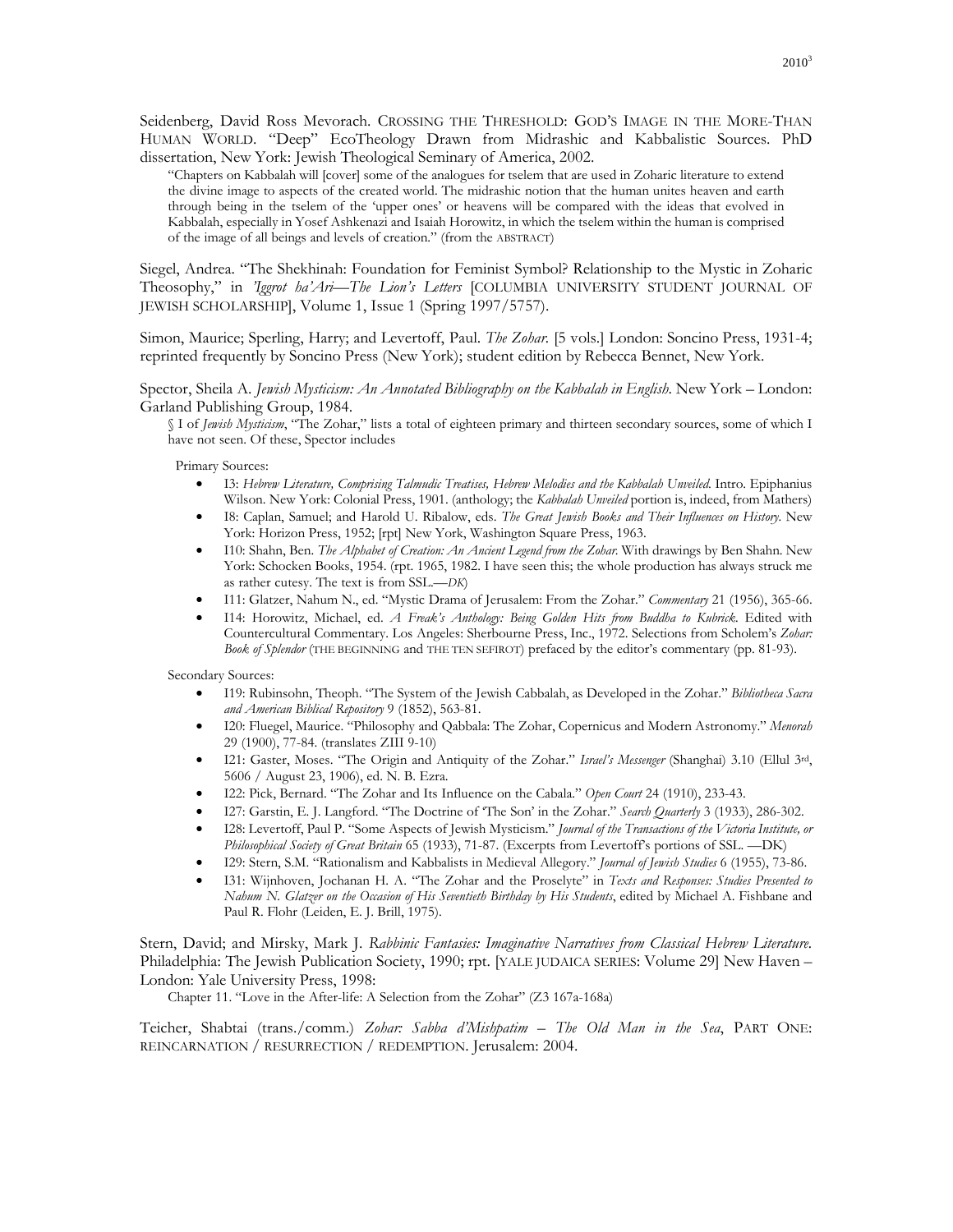Tirosh-Samuelson, Hava. "The Kabbalistic Prescription for Happiness," in (*idem*) *Happiness in Premodern Judaism: Virtue, Knowledge, and Well-Being* [MONOGRAPHS OF THE HEBREW UNION COLLEGE, Number 29]. Cincinnati: Hebrew Union College Press, 2003.

"In this chapter, I present the *Zohar* as an alternative to the philosophic conception of happiness and, in turn, to the philosophers' approach to the religious life." (page 291)

Tishby, Isaiah. "Mythological versus Systematic Trends in Kabbalah," in *Binah*, volume 2: *Studies in Jewish Thought*, edited by Joseph Dan. New York – Westport: Praeger Publishers, 1989.

Tishby, Isaiah, with Lachower, Fischel. *The Wisdom of the Zohar: An Anthology of Texts.* 3 volumes [THE LITTMAN LIBRARY OF JEWISH CIVILIZATION] Hebrew original: *Mishnat ha-Zohar,* vol. 1, 1949; vol. 2, 1961.

English translation by David Goldstein. Oxford: Oxford University Press for The Littmann Library, 1989. Two extracts from the study portions of *Wisdom* are reprinted in *Essential Papers on Kabbalah* (ed. Lawrence Fine, New York: NYU Press, 1995): "The Doctrine of Man in the Zohar," and "Prayer and Devotion in the Zohar."

Verman, Mark. "The Development of *Yihudim* in Spanish Kabbalah," in *Jerusalem Studies in Jewish Thought,*  vol. 8 (English section), edited by Joseph Dan. Jerusalem: Hebrew University, 1989.

This piece appears in revised form as Chapter 11 of Verman's *History and Varieties of Jewish Meditation* (Northvale: Jason Aronson Inc., 1996).

Waite, Arthur E. *The Holy Kabbalah.* London: Williams and Norgate, Ltd, 1929; reprinted New Hyde Park: University Books, 1960.

See especially "Book IV" and "Book V." *The Holy Kabbalah* incorporates *The Doctrine and Literature of the Kabbalah*, London: Theosophical Publication Co, 1902; *The Secret Doctrine in Israel: The Study of the Zohar and Its Connections,*  London: Wm Rider and Son, 1913.

Wald, Stephen G. *The Doctrine of the Divine Name: An Introduction to Classical Kabbalistic Theology.* [Brown Judaic Studies, Number 149]. Atlanta: Scholars Press, 1988.

Translation of the first half of *Sithre Othioth*, p on the divisions chart; Wald is keyed SGW.

Werblowsky, R. J. "Philo and the Zohar," parts 1 and 2, in *Journal of Jewish Studies*, vols. 10 and 11, The Oxford Centre for Hebrew and Jewish Studies, 1959 and 1960.

Wineman, Aryeh. *Mystic Tales from the Zohar,* with Papercut Art by Diane Palley. Philadelphia: The Jewish Publication Society, 1997.

An inexpensive (alas *cheap*) paper edition of this book has been published which, unfortunately, does not include the lovely paper-cuts: Princeton: Princeton University Press, 1998—MYTHOS Series.

Winston, Jerry. *Colors from the Zohar.* San Francisco: Barah Publishing, 1976. Translated excerpts.

[NOTE: Items by Elliot R. Wolfson marked with an asterisk (\*) appear in *Luminal Darkness—*listed below.]

Wolfson, Elliot R. *Alef, Mem, Tau: Kabbalistic Musings on Time, Truth, and Death*. Berkeley – Los Angeles – London: University of California Press, 2006.

\* \_\_\_\_\_\_\_\_\_\_\_\_. "Beautiful Maiden without Eyes: *Peshat* and *Sod* in Zoharic Hermeneutics," in *The Midrashic Imagination: Jewish Exegesis, Thought and History,* edited by Michael Fishbane. Albany: State University of New York Press, 1993.

\_\_\_\_\_\_\_\_\_\_\_\_\_\_. "Circumcision, Vision of God, and Textual Interpretation," in *History of Religions,* 27. University of Chicago, 1987; also in Wolfson's *Circle in the Square* (Albany: State University of New York Press, 1995).

The Gaon of Vilna (Elijah ben Solomon Zalman: 1720-97) is "cited to illustrate the linguistic process of God's selfdisclosure" through his comments on *Sefer Yezirah* and the *Zohar*.

\*\_\_\_\_\_\_\_\_\_\_\_\_\_. "Coronation of the Sabbath Bride: Kabbalistic Myth and the Ritual of Androgynation," in *The Journal of Jewish Thought and Philosophy*, vol. 6. (Harwood Academic Publishers GmbH, 1997).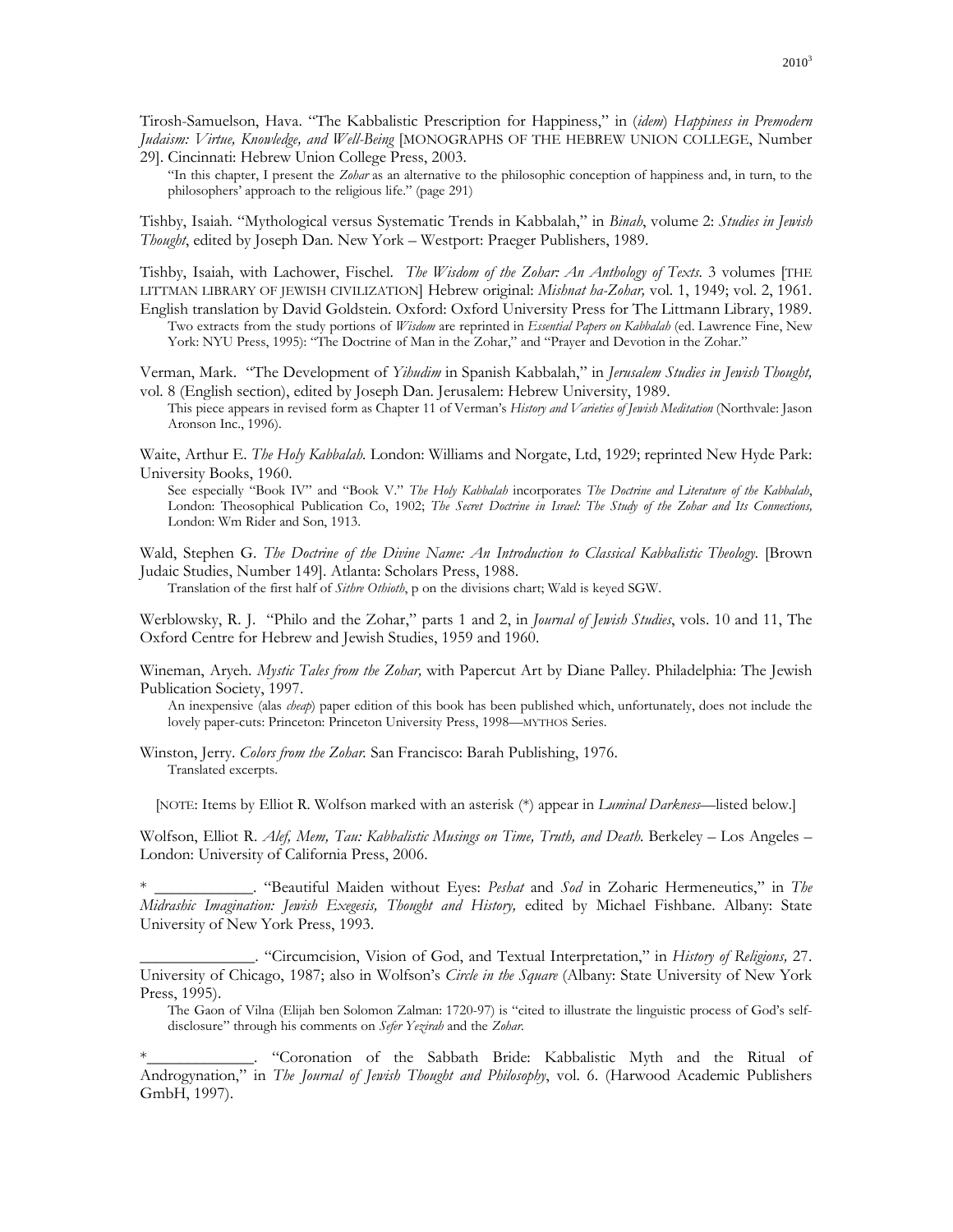\*\_\_\_\_\_\_\_\_\_\_\_\_\_. "Fore/giveness on the Way: Nesting in the Womb of Response," in *Graven Images: Studies in Culture, Law, and the Sacred* 4 (Madison: School of Law, University of Wisconsin, 1998)

\*\_\_\_\_\_\_\_\_\_\_\_\_\_. "Forms of Visionary Experience in the Zoharic Literature," in *Gershom Scholem's*  MAJOR TRENDS IN JEWISH MYSTICISM *50 Years After* [PROCEEDINGS OF THE SIXTH INTERNATIONAL CONFERENCE ON THE HISTORY OF JEWISH MYSTICISM], edited by Peter Schäfer and Joseph Dan. Tübingen: J. C. B. Mohr [Paul Siebeck], 1993.

\_\_\_\_\_\_\_\_\_\_\_\_\_\_. "From Sealed Book to Open Text: Time, Memory, and Narrativity in Kabbalistic Hermeneutics," in *Interpreting Judaism in a Post-modern Age*, edited by Steven Kepnes (New York University Press, 1996).

\_\_\_\_\_\_\_\_\_\_\_\_\_\_. *Language, Eros, Being: Kabbalistic Hermeneutics and Poetic Imagination*. New York: Fordham University Press, 2005.

\*\_\_\_\_\_\_\_\_\_\_\_\_\_. "Left Contained in Right: A Study in Zoharic Hermeneutics," in *AJS Review*, vol. XI, no. 1, edited by Robert Chazan. Cambridge: Association for Jewish Studies, 1986.

\_\_\_\_\_\_\_\_\_\_\_\_\_\_. "Letter Symbolism and *Merkavah* Imagery in the Zohar," in *'Alei Shefer: Studies in the Literature of Jewish Thought Presented to Rabbi Dr. Alexandre Safran*, edited by Mosheh Hallimish. Ramat-Gan: Bar-Ilan University Press, 1992.

\*\_\_\_\_\_\_\_\_\_\_\_\_\_. "Light through Darkness: The Ideal of Human Perfection in the Zohar," in *Harvard Theological Review*, vol. 81, no. 1. (1988.)

\_\_\_\_\_\_\_\_\_\_\_\_\_\_. *Luminal Darkness: Imaginal Gleanings from Zoharic Literature*. Oxford: Oneworld Publications, 2007.

\_\_\_\_\_\_\_\_\_\_\_\_\_\_. "Murmuring Secrets: Eroticism and Esotericism in Medieval Kabbalah," in *Hidden Intercourse: Eros and Sexuality in the History of Western Esotericism* [*ARIES* BOOK SERIES, vol. 7], edited by Wouter J. Hanegraaff and Jeffrey J. Kripal (Leiden – Boston: Brill, 2008)

. "Occultation of the Feminine and the Body of Secrecy in Medieval Kabbalah," in Rending the Veil: Concealment and Secrecy in the History of Religions [NEW YORK UNIVERSITY ANNUAL CONFERENCE IN COMPARATIVE RELIGIONS], edited by Elliot R. Wolfson. New York: Seven Bridges Press, LLC, 1999.

\*\_\_\_\_\_\_\_\_\_\_\_\_\_. "Re/membering the Covenant: Memory, Forgetfulness, and the Construction of History in the *Zohar*," in *Jewish History and Jewish Memory: Essays in Honor of Yosef Hayim Yerushalmi* [TAUBER INSTITUTE FOR THE STUDY OF EUROPEAN JEWRY SERIES, 29]. Hanover – London: Brandeis University Press/University Press of New England, 1998.

\_\_\_\_\_\_\_\_\_\_\_\_\_. "The Anonymous Chapters of the Elderly Master of Secrets—New Evidence for the the Early Activity of the Zoharic Circle," in *Kabbalah: Journal for the Study of Jewish Mystical Texts*, vol. 19, edited by D. Abrams (Los Angeles: Cherub Press, 2009).

\_\_\_\_\_\_\_\_\_\_\_\_\_. "The Hermeneutics of Visionary Experience: Revelation and Interpretation in the Zohar," in *Religion* 18 (1988.)

A chapter (CHAPTER 7) bearing the same title appears in Wolfson's *Through a Speculum That Shines* (Princeton: Princeton University Press, 1994), which is a greatly revised and enhanced version of the original article.

\_\_\_\_\_\_\_\_\_\_\_\_\_. *Venturing Beyond: Law & Morality in Kabbalistic Mysticism*. Oxford: Oxford University Press, 2006.

\_\_\_\_\_\_\_\_\_\_\_\_\_. "Woman—The Feminine as Other in Theosophic Kabbalah," in *The Other in Jewish Thought and History: Constructions of Jewish Culture and Identity*, edited by Laurence J. Silberstein and Robert L. Cohn (New York University Press, 1994).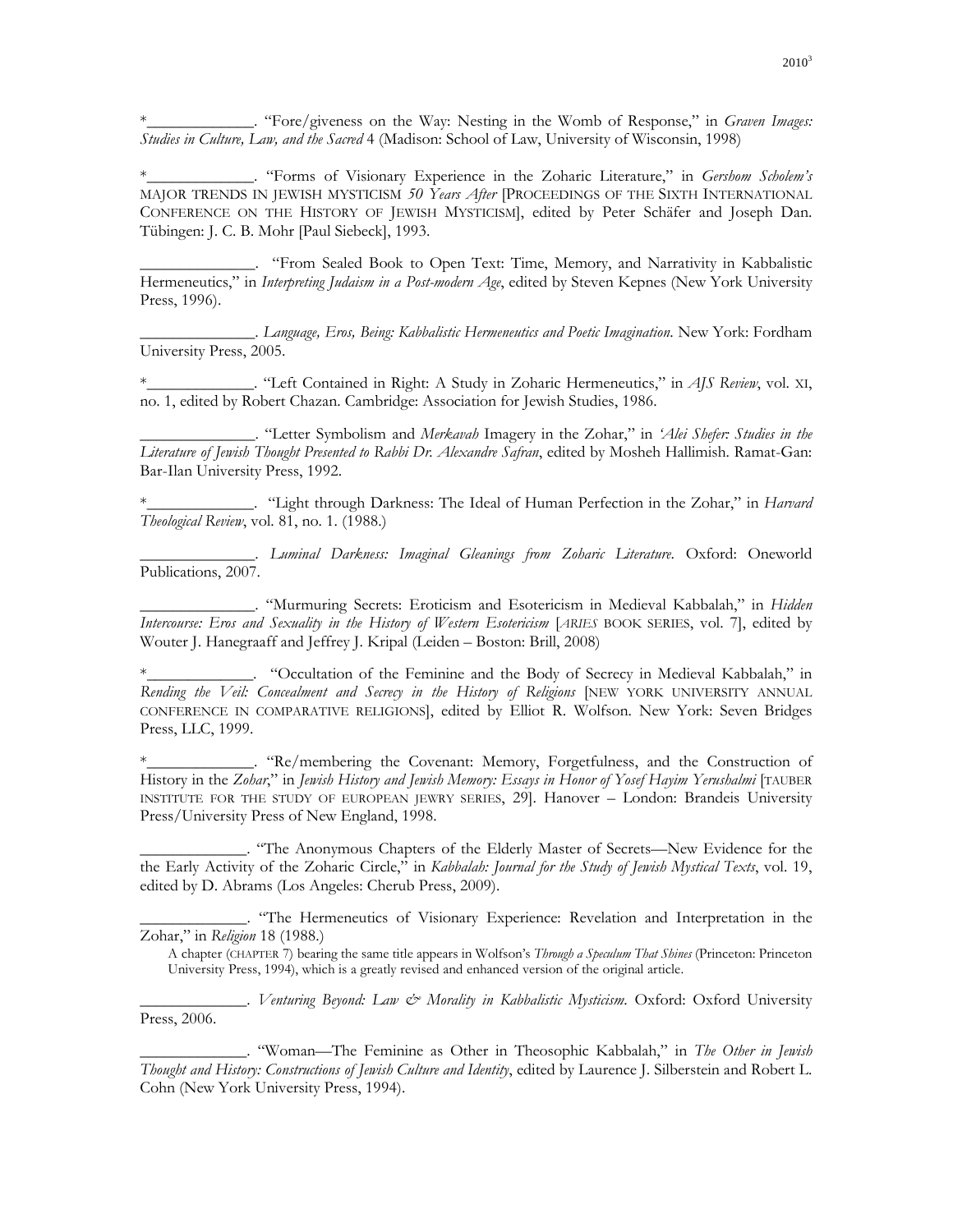Wolski, Nathan. *A Journey into the Zohar*. Albany: State University of New York Press, 2010.

\_\_\_\_\_\_\_\_\_\_\_\_. "Mystical Poetics: Narrative, Time and Exegesis in the Zohar," in *Prooftexts*, Volume 28, Number 2 (Baltimore: Johns Hopkins University Press, Spring 2008).

\_\_\_\_\_\_\_\_\_\_\_\_. "The Secret of Yiddish – Zoharic Composition in the Poetry of Aaron Zeitlin," in *Kabbalah: Journal for the Study of Jewish Mystical Texts*, vol. 20, edited by Daniel Abrams (Los Angeles: Cherub Press, 2009).

Wolski, Nathan; and Carmeli, Merav. "Those Who Know Have Wings: Celestial Journeys with the Masters of the Academy," in *Kabbalah: Journal for the Study of Jewish Mystical Texts*, vol. 16, edited by D. Abrams and A. Elqayam (Los Angeles: Cherub Press, 2007).

"In a particularly beautiful Zoharic composition known as *Rav Metivta*, the Master of the Academy, the Companions of the *Zohar* ascend to the celestial academies of the members of this generation where they not only learn of their blessed fate, but also merit to participate in a most dynamic and animated fashion in their celestial existence." (pages 83-4)

Work of the Chariot. [WC #0] *Introduction.* 2nd edition, Hollywood: Work of the Chariot, 1971. Contains "Hechaloth" (incorrectly numbered Z1 42b-43a) and "Petach Eliyahu" from *Tikkunei Zohar* – the same pieces as in Meltzer's *Secret Garden.*

 $\lbrack$ . [WC #2]

- 1. 2 B . *Sifra Detzniutha: Zohar Torah.* Hollywood: Work of the Chariot, 1971.
- 2. 2 C . [ii] *Idra Rabba.* Hollywood: Work of the Chariot, n.d.
- 3. 2 C [iii] *Lesser Holy Assembly* (= *Idra Zutta*) n.p., n.d.

Work of the Chariot has a website (www.workofthechariot.com) where one can find all of the translations listed along with articles on the "Mystical Qabalah" covering "Background," "Sources," "Core Teachings," "Practices," and a glossary. These articles also appear in a book advertised at the site: *Qabalah: The Mystical Heritage of the Children of Abraham*, by Daniel Hale Feldman (Work of the Chariot, 2001).

Zahavy, Zev. *IDRA ZUTA KADISHA: The Lesser Holy Assembly. Arsmaic Text and English Translation*. New York: Sage Books, Inc., 1977.

Mathers' translation of *Idra Zutta* is introduced by Zahavy's ten-page essay, "Some Basic Elements of Kabbalah Study."

Ziegler, Jerry L. *Ancient Wisdom of the Zohar*: Volume 1. PROLOGUE TO A BEGINNING (1996); Volume 2. IN A BEGINNING (1998); Volume 3. THE FLOOD (1999). Stamford: Next Millennium Publishers.

Ziegler describes the rites of Passover, Sabbatical and Jubilees "in terms of the electrical effects that caused a divine light to shine on the devotees." Ziegler draws on the Zohar to "rediscover the ancient wisdom of the Bible." For descriptions of Ziegler's books, refer to the Knowledge Computing / Stop Press website: www.knowledge.co.uk/xxx/cat/ziegler/index.htm. The link to Ziegler's own website no longer works.

Zinberg, Israel. *A History of Jewish Literature*, Volume III: THE STRUGGLE OF MYSTICISM AND TRADITION AGAINST PHILOSOPHICAL RATIONALISM, translated from the Yiddish by Bernard Martin. Philadelphia: The Jewish Publication Society of America, 1973: BOOK ONE, *Chapter Three*: "The Zohar."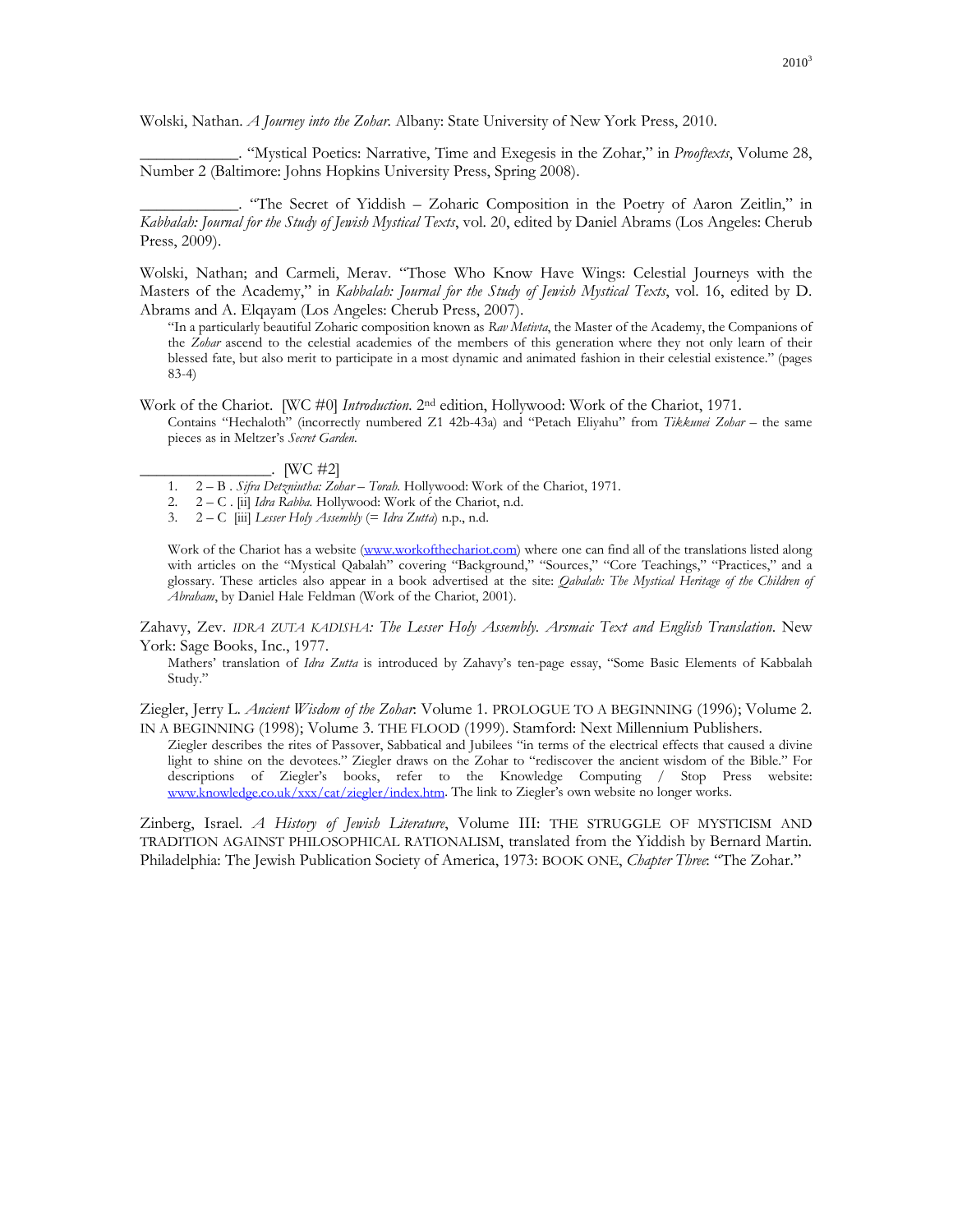### 4. RECOMMENDATIONS

If the reader wishes to get acquainted with the Zohar but is reluctant to spend several hundred dollars in doing so, there are some fine sources in paperbound editions. (Refer to the bibliography for details on the following titles.)

| $\bullet$ Scholem    | Major Trends in Jewish Mysticism.  |
|----------------------|------------------------------------|
| $\bullet$ Scholem    | Zohar – The Book of Splendor.      |
| $\bullet$ Matt. [DM] | Zohar - The Book of Enlightenment. |
| $\bullet$ Wolski     | A Journey into the Zohar.          |

For the committed reader, researcher, or librarian wishing to acquire a definitive selection (as far as that is possible in English), to the above list add

|           | Giller          | The Enlightened Will Shine.                           |              |
|-----------|-----------------|-------------------------------------------------------|--------------|
|           | Hecker          | Mystical Bodies, Mystical Meals.                      |              |
| $\bullet$ | Hellner-Eshed   | A River Flows from Eden.                              |              |
| $\bullet$ | Kabbalah Centre | The Zohar. $*$                                        | [22 volumes] |
|           | Liebes          | Studies in the Zohar.                                 |              |
| $\bullet$ | Matt [M]        | The Zohar - PRITZKER edition** [12 volumes projected] |              |
| $\bullet$ | Rosenberg [RR]  | Anatomy of God.                                       |              |
|           | <b>SSL</b>      | The Zohar.                                            | [5 volumes]  |
| $\bullet$ | $Tishby$ $[T]$  | The Wisdom of the Zohar.                              | [3 volumes]  |
|           | Wolfson         | Luminal Darkness.                                     |              |

This list is confined to works on the Zohar, so it must not be thought of as an adequate list of works on Kabbalah or Jewish mysticism in general. Scholem's *Major Trends* would be an excellent place to start.<sup>†</sup>

\_\_\_\_\_\_\_\_\_\_\_\_\_\_\_\_\_\_\_\_\_\_\_\_\_\_\_\_\_\_\_\_

This title might not bear the critical scrutiny which the others on the list would.

<sup>\*\*</sup> Including the introductory companion, Arthur Green's *Guide to the Zohar*.

<sup>†</sup> To obtain a solid impression of Jewish mysticism and *kabbalah*, my recommendation is to read Scholem's *Major Trends…*, Idel's *Kabbalah: New Perspectives*, and Wolfson's *Through a Speculum that Shines*, in that order.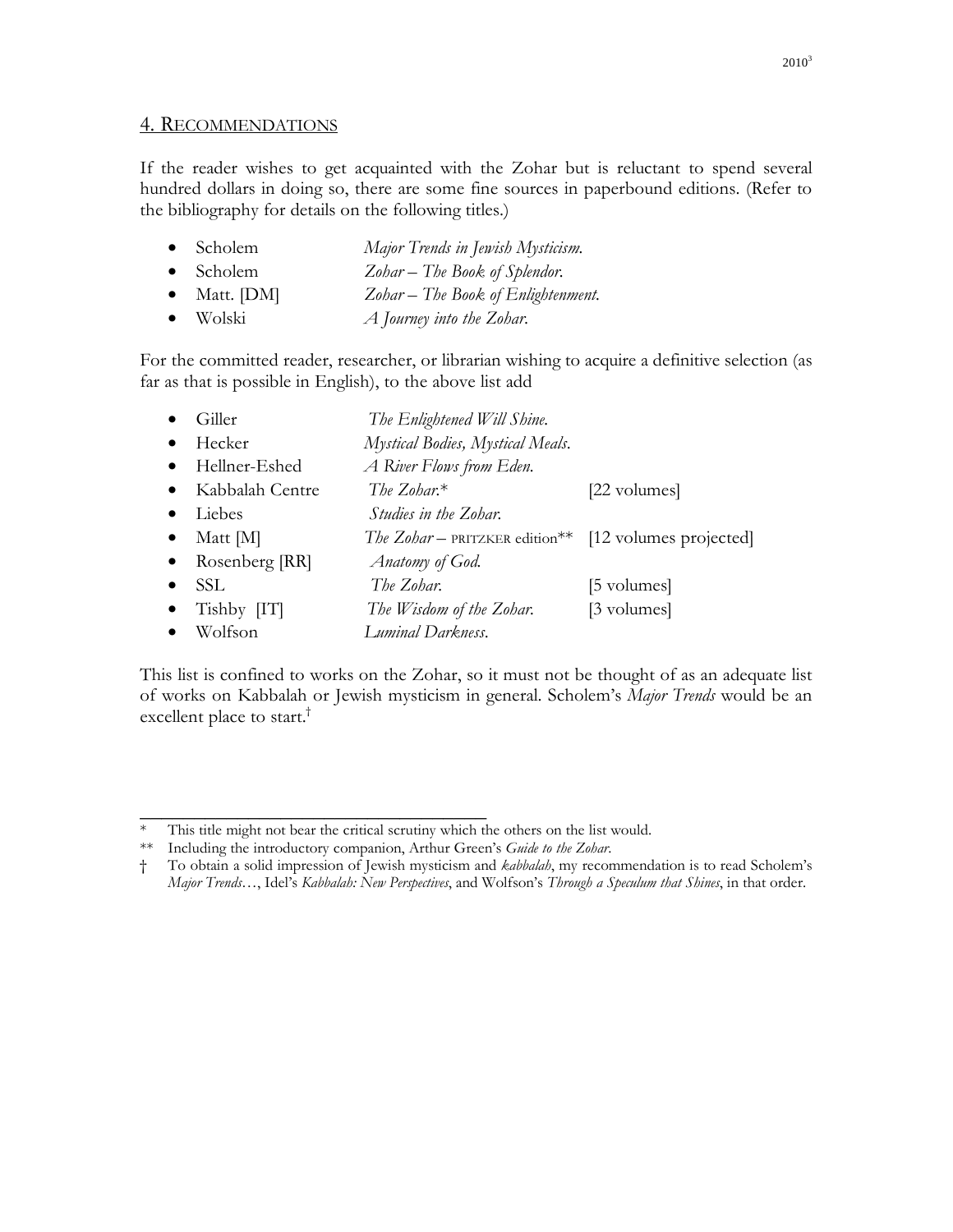### 5. Zohar I 51b-52a

"Zohar I 51b-52a: an omission from the Simon and Sperling translation of the Zohar, translated from the French of Jean de Pauly (*Sepher ha-Zohar* [*Le livre de la splendeur*] doctrine ésotérique des Israélites; traduit pour la première fois sur le texte chaldaïque et accompagné de notes par Jean de Pauly. Œuvre posthume entièrement revue, corrigée et complétée, publiée par les soins de Émile Lafuma-Giraud…Paris: 1906-1911—6 volumes), by Thomas F. Daubert, Jr. and D. Karr," originally published in *Collected Articles on Kabbalah*, vol. 1, edited by D. Karr (Ithaca: KoM  $[\# 5]$ , 1985), pp. 13-16. $*$ 

(51 b) Note: the beings on high are all of the same illumination, being of celestial essence, whereas the beings below are of a different essence. They (the lower) are to this illumination (the higher) as the candle is to the flame.

Note: all space is divided into 45 parts (of which) each shows a different color. These seven different colors are the ones which, upon the striking of their emanations against the gems from seven mines, draw forth water, for it is the air of the color white which changes itself in water.

The light and the shadows are the only elements which form air and water. The one constituent element with light forms air, the one with shadows forms water.

On leaving its source, the light divides into 75 channels directed toward the material world. Upon the light's entrance into each of these channels a voice thunders which causes the deep to tremble. The voice makes heard these words: DIVIDE YOURSELF, O MATTER, IN ORDER FOR THE LIGHT TO PENETRATE WITHIN YOU. Thus it is written: DEEP CALLS TO DEEP AT THE THUNDER OF THY CATARACTS (channels) [Ps. 42:7].

\_\_\_\_\_\_\_\_\_\_\_\_\_\_\_\_\_\_\_\_\_\_\_\_\_\_\_\_\_\_\_\_

- Wizards Bookshelf's edition of *Zohar (Bereshith-Genesis)*: An Expository Translation from the Hebrew by Nurho de Manhar (San Diego: 1978 and 1980), pp. 220-222.
- approximately the first half of the passage above in Lachower and Tishby's *Wisdom of the Zohar* (Oxford/New York: Littman Library/Oxford University Press, 1989), pp. 658-9.
- *The Zohar by Shimon bar Yochai* . . . etc., edited and compiled by Rabbi Michael Berg (Jerusalem New York: Yeshivat Kol Yehudah/Kabbalah Centre, 2001), in Volume 2, *Beresheet B*, § 55: "By forty-five colors of light," pp. 185-192.
- The PRITZKER EDITION, prepared by Daniel C. Matt: *The Zohar* (Stanford: Stanford University Press, 2004), in Volume I, pages 286-9.

<sup>\*</sup> This rendition of Z1:51b-52a was completed in the winter of 1978, being the first of a proposed series of translations from various sources selected to fill the numerous gaps in SSL. Subsequently, four English translations of this passage have appeared: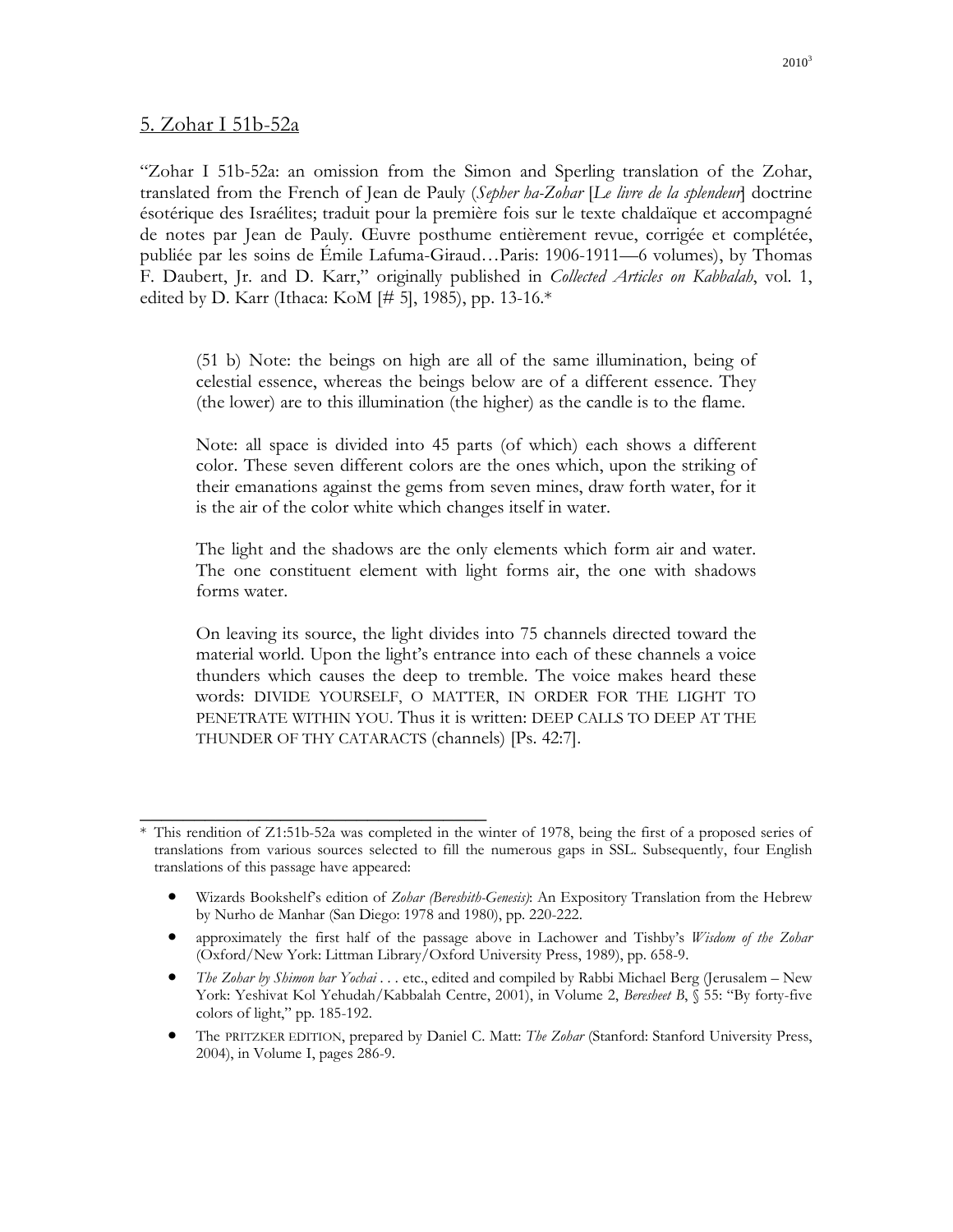Below these channels there are 375 trenches, of which one part is of the color white, another of the color black, and the third of the color red. These trenches are divided into 17 classes, of which each presents the shape of a chain-net. Two of these chain-nets have the quality of iron, and two others that of copper (or brass).

At the two extremities of space are situated two thrones which are in constant communications with the channels and the trenches which go from one to the other. Each of these thrones forms a sky, one of which is on the right side and the other on the left. The one on the right is of the color black and the one on the left is multicolored. (52 a)

As the light goes from one throne to the other, it follows, for each time that the light of a throne has reached the other, by means of the course of channels mentioned, it returns near to the first throne to draw for itself new strength.

Thus, the light travels, through specific channels, from the throne on the right to the throne on the left, and returns, through certain other channels, from the throne on the left to the throne on the right. So it is with the blood in the veins of the human body. The blood ascends to the heart through specific veins and returns through others.

Such is the vision of this area of space which forms seven different colors. These seven colors constitute the supreme mystery.

Seven other lights are divided into seven seas, which together amount to one giant sea. This last is the supreme sea where seven others are concentrated.

The seven lights previously discussed fall into this giant sea and then become separated into seven parts, to correspond to the number of seven seas which, in essence, form the branches of the greater one, and thus is it written: AND SMITE IT INTO SEVEN CHANNELS [Is. 11:15].

Each of the seven branches subdivides into seven pools, each pool into seven rivers, each river into seven streams. The result is that the one preceding the water of the giant sea, of its branches, of its seven pools, of the seven rivers, of the seven streams, is connected (all with all).

A large fish, emanating from the left side, runs over all these courses of water. Its scales are as solid as iron. A flame shoots from its mouth which consumes all that returns along its path. Its tongue is tapered like a sword. With all its might it strains to penetrate the sanctuary, which is the giant sea, to defile its holiness, to extinguish the lights, and escape from the waters of the giant sea, once frozen, never again to impose itself on its (the sea's) branches.